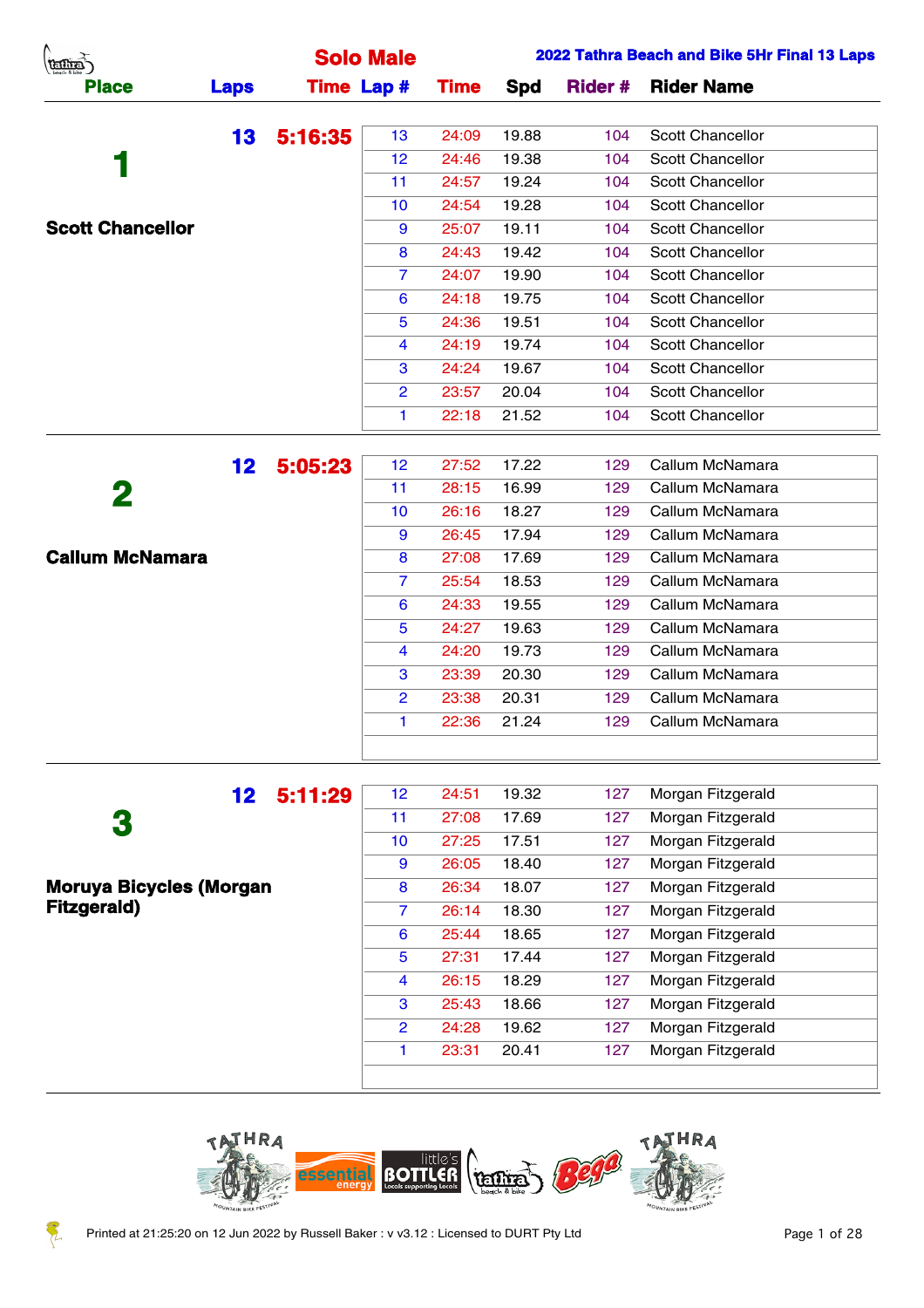| (tentra)                |             |         | <b>Solo Male</b>  |             |       |               | 2022 Tathra Beach and Bike 5Hr Final 13 Laps |
|-------------------------|-------------|---------|-------------------|-------------|-------|---------------|----------------------------------------------|
| <b>Place</b>            | <b>Laps</b> |         | <b>Time Lap #</b> | <b>Time</b> | Spd   | <b>Rider#</b> | <b>Rider Name</b>                            |
|                         | 11          | 5:07:49 | 11                | 29:51       | 16.08 | 115           | Craig MacLachlan                             |
| 4                       |             |         | 10                | 30:02       | 15.98 | 115           | Craig MacLachlan                             |
|                         |             |         | 9                 | 29:34       | 16.23 | 115           | Craig MacLachlan                             |
|                         |             |         | 8                 | 29:16       | 16.40 | 115           | Craig MacLachlan                             |
| <b>Craig MacLachlan</b> |             |         | $\overline{7}$    | 28:21       | 16.93 | 115           | Craig MacLachlan                             |
|                         |             |         | 6                 | 27:12       | 17.65 | 115           | Craig MacLachlan                             |
|                         |             |         | $5^{\circ}$       | 27:09       | 17.68 | 115           | Craig MacLachlan                             |
|                         |             |         | 4                 | 26:42       | 17.98 | 115           | Craig MacLachlan                             |
|                         |             |         | 3                 | 26:09       | 18.36 | 115           | Craig MacLachlan                             |
|                         |             |         | $\overline{2}$    | 26:07       | 18.38 | 115           | Craig MacLachlan                             |
|                         |             |         |                   | 27:26       | 17.50 | 115           | Craig MacLachlan                             |
|                         |             |         |                   |             |       |               |                                              |
|                         |             |         |                   |             |       |               |                                              |

|                    | 11 | 5:13:18 | 11              | 26:41 | 17.99 | 128 | Tim Cameron        |  |
|--------------------|----|---------|-----------------|-------|-------|-----|--------------------|--|
| 5                  |    |         | 10 <sup>°</sup> | 28:49 | 16.66 | 128 | <b>Tim Cameron</b> |  |
|                    |    |         | 9               | 32:18 | 14.86 | 128 | <b>Tim Cameron</b> |  |
|                    |    |         | 8               | 36:36 | 13.11 | 128 | <b>Tim Cameron</b> |  |
| <b>Tim Cameron</b> |    |         | $\overline{7}$  | 26:46 | 17.93 | 128 | <b>Tim Cameron</b> |  |
|                    |    |         | 6               | 26:50 | 17.89 | 128 | <b>Tim Cameron</b> |  |
|                    |    |         | 5               | 26:40 | 18.00 | 128 | Tim Cameron        |  |
|                    |    |         | 4               | 27:22 | 17.54 | 128 | <b>Tim Cameron</b> |  |
|                    |    |         | 3               | 26:25 | 18.17 | 128 | <b>Tim Cameron</b> |  |
|                    |    |         | $\overline{2}$  | 26:47 | 17.92 | 128 | <b>Tim Cameron</b> |  |
|                    |    |         | 1               | 28:04 | 17.10 | 128 | <b>Tim Cameron</b> |  |
|                    |    |         |                 |       |       |     |                    |  |
|                    |    |         |                 |       |       |     |                    |  |

| 11 | 5:30:49 | 11              | 34:01 | 14.11 | 110 | Matt Georgeson |
|----|---------|-----------------|-------|-------|-----|----------------|
|    |         | 10 <sup>°</sup> | 31:25 | 15.28 | 110 | Matt Georgeson |
|    |         | 9               | 31:16 | 15.35 | 110 | Matt Georgeson |
|    |         | 8               | 30:26 | 15.77 | 110 | Matt Georgeson |
|    |         | 7               | 29:50 | 16.09 | 110 | Matt Georgeson |
|    |         | 6               | 29:23 | 16.34 | 110 | Matt Georgeson |
|    |         | 5               | 29:04 | 16.51 | 110 | Matt Georgeson |
|    |         | 4               | 29:25 | 16.32 | 110 | Matt Georgeson |
|    |         | 3               | 29:06 | 16.49 | 110 | Matt Georgeson |
|    |         | 2               | 28:45 | 16.70 | 110 | Matt Georgeson |
|    |         | 1               | 28:08 | 17.06 | 110 | Matt Georgeson |
|    |         |                 |       |       |     |                |
|    |         |                 |       |       |     |                |
|    |         |                 |       |       |     |                |

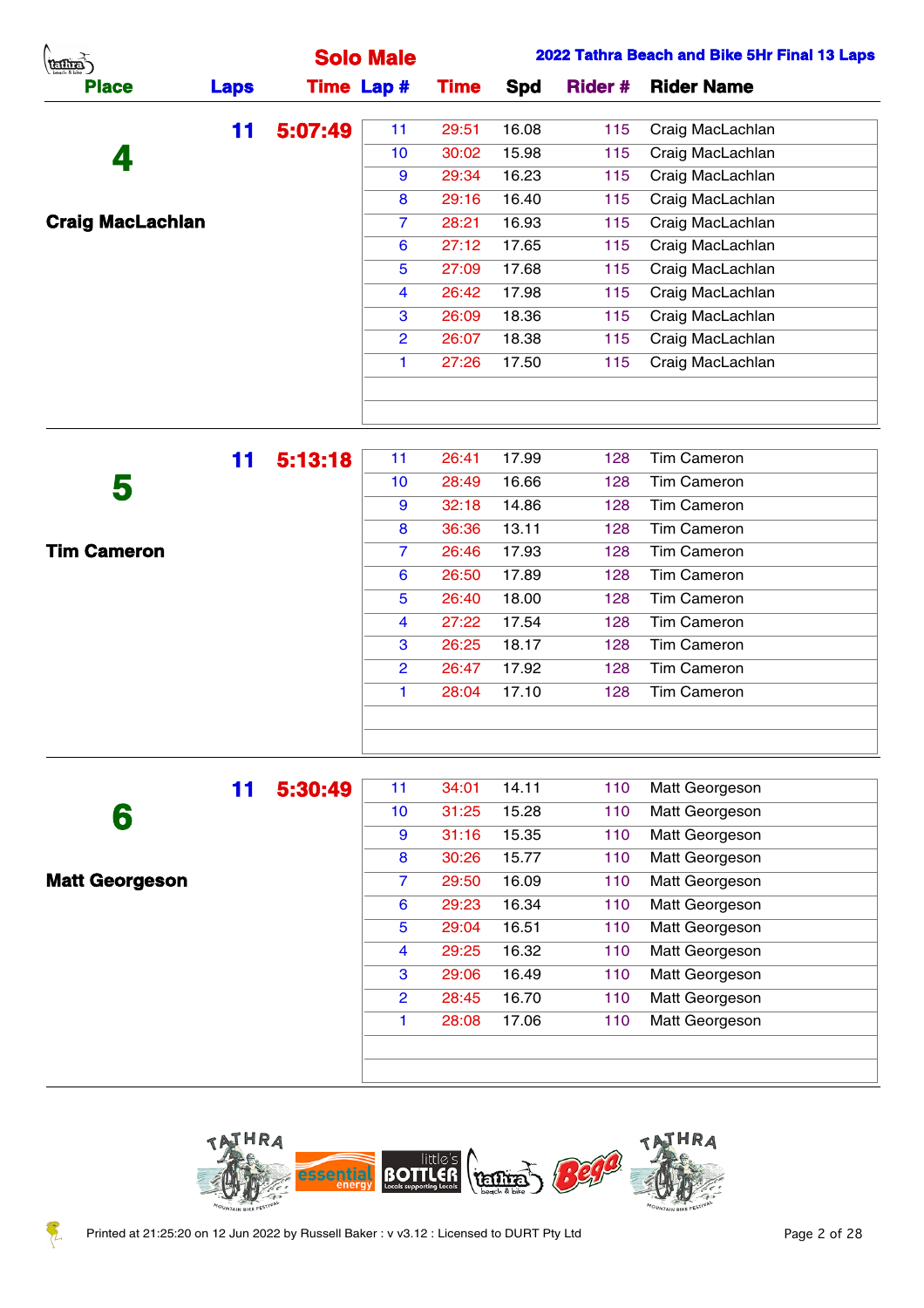| (temps)                |             |         | <b>Solo Male</b>  |             |       |                | 2022 Tathra Beach and Bike 5Hr Final 13 Laps |
|------------------------|-------------|---------|-------------------|-------------|-------|----------------|----------------------------------------------|
| <b>Place</b>           | <b>Laps</b> |         | <b>Time Lap #</b> | <b>Time</b> | Spd   | <b>Rider #</b> | <b>Rider Name</b>                            |
|                        | 9           | 4:56:41 | 9                 | 36:39       | 13.10 | 114            | <b>Brooke Anderson</b>                       |
|                        |             |         | 8                 | 37:36       | 12.77 | 114            | <b>Brooke Anderson</b>                       |
|                        |             |         | $\overline{7}$    | 34:05       | 14.08 | 114            | <b>Brooke Anderson</b>                       |
|                        |             |         | 6                 | 33:25       | 14.36 | 114            | <b>Brooke Anderson</b>                       |
| <b>Brooke Anderson</b> |             |         | 5                 | 32:35       | 14.73 | 114            | <b>Brooke Anderson</b>                       |
|                        |             |         | 4                 | 32:00       | 15.00 | 114            | <b>Brooke Anderson</b>                       |
|                        |             |         | 3                 | 31:36       | 15.19 | 114            | <b>Brooke Anderson</b>                       |
|                        |             |         | $\overline{2}$    | 30:16       | 15.86 | 114            | <b>Brooke Anderson</b>                       |
|                        |             |         |                   | 28:29       | 16.85 | 114            | Brooke Anderson                              |
|                        |             |         |                   |             |       |                |                                              |
|                        |             |         |                   |             |       |                |                                              |
|                        |             |         |                   |             |       |                |                                              |
|                        |             |         |                   |             |       |                |                                              |

|                      | 9 | 5:15:50 | 9              | 32:35   | 14.73 | 111 | Adam Bramwell        |
|----------------------|---|---------|----------------|---------|-------|-----|----------------------|
| 8                    |   |         | 8              | 1:25:51 | 5.59  | 111 | Adam Bramwell        |
|                      |   |         | $\overline{7}$ | 32:27   | 14.79 | 111 | Adam Bramwell        |
|                      |   |         | 6              | 29:48   | 16.11 | 111 | <b>Adam Bramwell</b> |
| <b>Adam Bramwell</b> |   |         | 5              | 27:46   | 17.29 | 111 | <b>Adam Bramwell</b> |
|                      |   |         | 4              | 27:13   | 17.64 | 111 | Adam Bramwell        |
|                      |   |         | 3              | 26:38   | 18.02 | 111 | Adam Bramwell        |
|                      |   |         | $\overline{2}$ | 26:10   | 18.34 | 111 | <b>Adam Bramwell</b> |
|                      |   |         | 1              | 27:22   | 17.54 | 111 | <b>Adam Bramwell</b> |
|                      |   |         |                |         |       |     |                      |
|                      |   |         |                |         |       |     |                      |
|                      |   |         |                |         |       |     |                      |
|                      |   |         |                |         |       |     |                      |

|                         | 8 | 4:35:11 | 8              | 40:53 | 11.74 | 117 | Michael Loughlin |  |
|-------------------------|---|---------|----------------|-------|-------|-----|------------------|--|
| 9                       |   |         | $\overline{7}$ | 39:54 | 12.03 | 117 | Michael Loughlin |  |
|                         |   |         | 6              | 35:30 | 13.52 | 117 | Michael Loughlin |  |
|                         |   |         | 5              | 32:35 | 14.73 | 117 | Michael Loughlin |  |
| <b>Michael Loughlin</b> |   |         | 4              | 33:22 | 14.39 | 117 | Michael Loughlin |  |
|                         |   |         | 3              | 31:12 | 15.38 | 117 | Michael Loughlin |  |
|                         |   |         | $\overline{2}$ | 30:54 | 15.53 | 117 | Michael Loughlin |  |
|                         |   |         | 1              | 30:51 | 15.56 | 117 | Michael Loughlin |  |
|                         |   |         |                |       |       |     |                  |  |
|                         |   |         |                |       |       |     |                  |  |
|                         |   |         |                |       |       |     |                  |  |
|                         |   |         |                |       |       |     |                  |  |
|                         |   |         |                |       |       |     |                  |  |

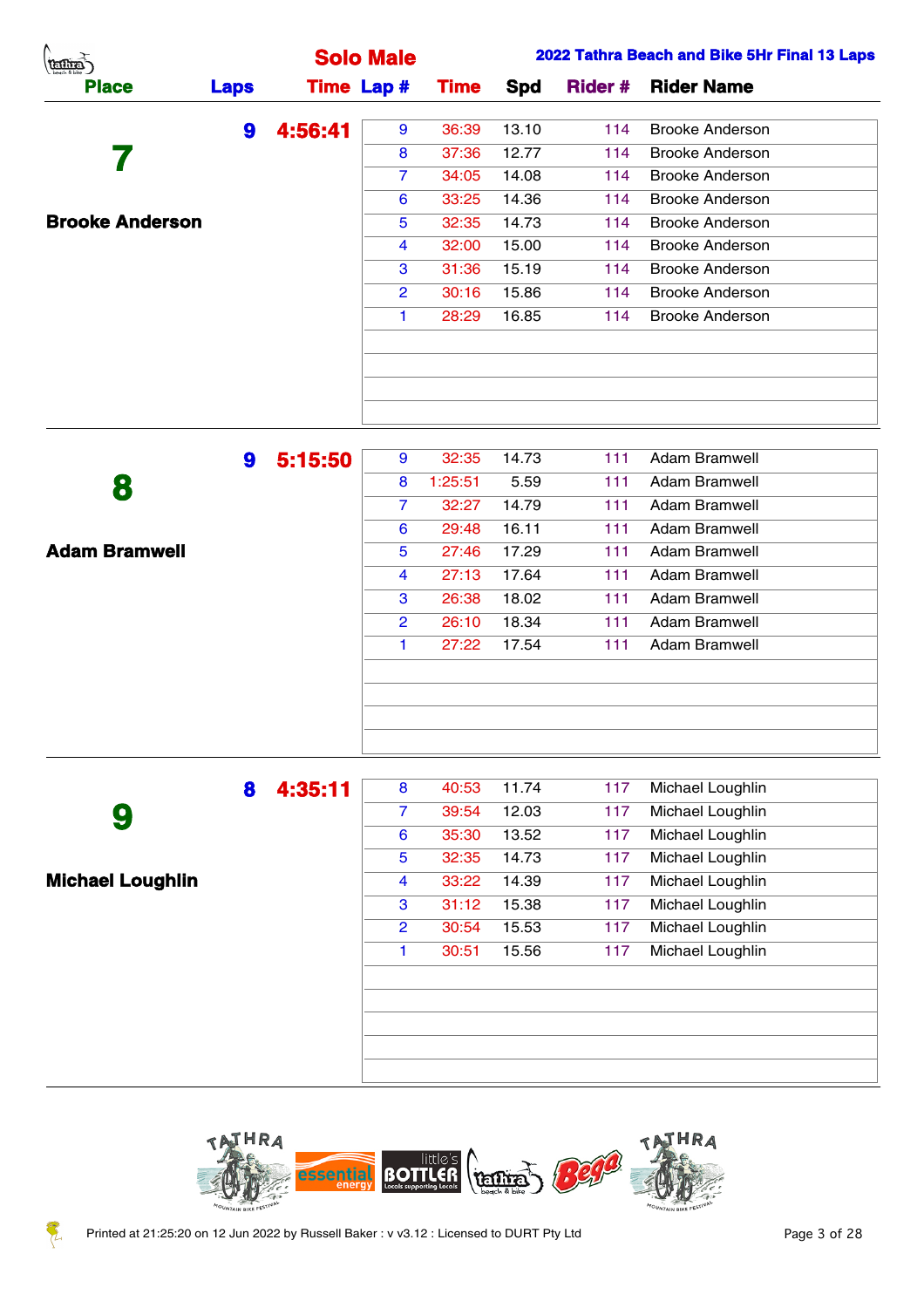| A.<br><b>TELLIER</b> |              |         | <b>Solo Male</b>  |             |       | 2022 Tathra Beach and Bike 5Hr Final 13 Laps |                           |  |  |  |
|----------------------|--------------|---------|-------------------|-------------|-------|----------------------------------------------|---------------------------|--|--|--|
| <b>Place</b>         | <b>Laps</b>  |         | <b>Time Lap #</b> | <b>Time</b> | Spd   |                                              | <b>Rider # Rider Name</b> |  |  |  |
|                      | $\mathbf{7}$ | 3:47:30 | $\overline{7}$    | 33:43       | 14.24 | 409                                          | David Hislop              |  |  |  |
| 10                   |              |         | 6                 | 32:48       | 14.63 | 409                                          | David Hislop              |  |  |  |
|                      |              |         | 5                 | 31:26       | 15.27 | 409                                          | David Hislop              |  |  |  |
|                      |              |         | $\overline{4}$    | 32:09       | 14.93 | 409                                          | David Hislop              |  |  |  |
| <b>David Hislop</b>  |              |         | 3                 | 35:19       | 13.59 | 409                                          | David Hislop              |  |  |  |
|                      |              |         | $\overline{2}$    | 31:58       | 15.02 | 409                                          | David Hislop              |  |  |  |
|                      |              |         |                   | 30:07       | 15.94 | 409                                          | David Hislop              |  |  |  |
|                      |              |         |                   |             |       |                                              |                           |  |  |  |
|                      |              |         |                   |             |       |                                              |                           |  |  |  |
|                      |              |         |                   |             |       |                                              |                           |  |  |  |
|                      |              |         |                   |             |       |                                              |                           |  |  |  |
|                      |              |         |                   |             |       |                                              |                           |  |  |  |
|                      |              |         |                   |             |       |                                              |                           |  |  |  |

|                        | 4:25:05 | $\overline{7}$ | 38:39 | 12.42 | 113 | Michael Skwarko |
|------------------------|---------|----------------|-------|-------|-----|-----------------|
| 11                     |         | 6              | 47:19 | 10.14 | 113 | Michael Skwarko |
|                        |         | 5              | 36:23 | 13.19 | 113 | Michael Skwarko |
|                        |         | 4              | 44:25 | 10.81 | 113 | Michael Skwarko |
| <b>Michael Skwarko</b> |         | 3              | 33:42 | 14.24 | 113 | Michael Skwarko |
|                        |         | $\overline{2}$ | 31:29 | 15.25 | 113 | Michael Skwarko |
|                        |         | 1.             | 33:08 | 14.49 | 113 | Michael Skwarko |
|                        |         |                |       |       |     |                 |
|                        |         |                |       |       |     |                 |
|                        |         |                |       |       |     |                 |
|                        |         |                |       |       |     |                 |
|                        |         |                |       |       |     |                 |
|                        |         |                |       |       |     |                 |

|                        | 5:15:17 | $\overline{7}$ | 45:31   | 10.55 | 112 | Darcy Mcauliffe |
|------------------------|---------|----------------|---------|-------|-----|-----------------|
| 12                     |         | 6              | 1:02:26 | 7.69  | 112 | Darcy Mcauliffe |
|                        |         | 5              | 51:43   | 9.28  | 112 | Darcy Mcauliffe |
|                        |         | 4              | 42:23   | 11.33 | 112 | Darcy Mcauliffe |
| <b>Darcy Mcauliffe</b> |         | 3              | 41:11   | 11.66 | 112 | Darcy Mcauliffe |
|                        |         | $\overline{2}$ | 40:11   | 11.95 | 112 | Darcy Mcauliffe |
|                        |         | 1.             | 31:52   | 15.06 | 112 | Darcy Mcauliffe |
|                        |         |                |         |       |     |                 |
|                        |         |                |         |       |     |                 |
|                        |         |                |         |       |     |                 |
|                        |         |                |         |       |     |                 |
|                        |         |                |         |       |     |                 |
|                        |         |                |         |       |     |                 |

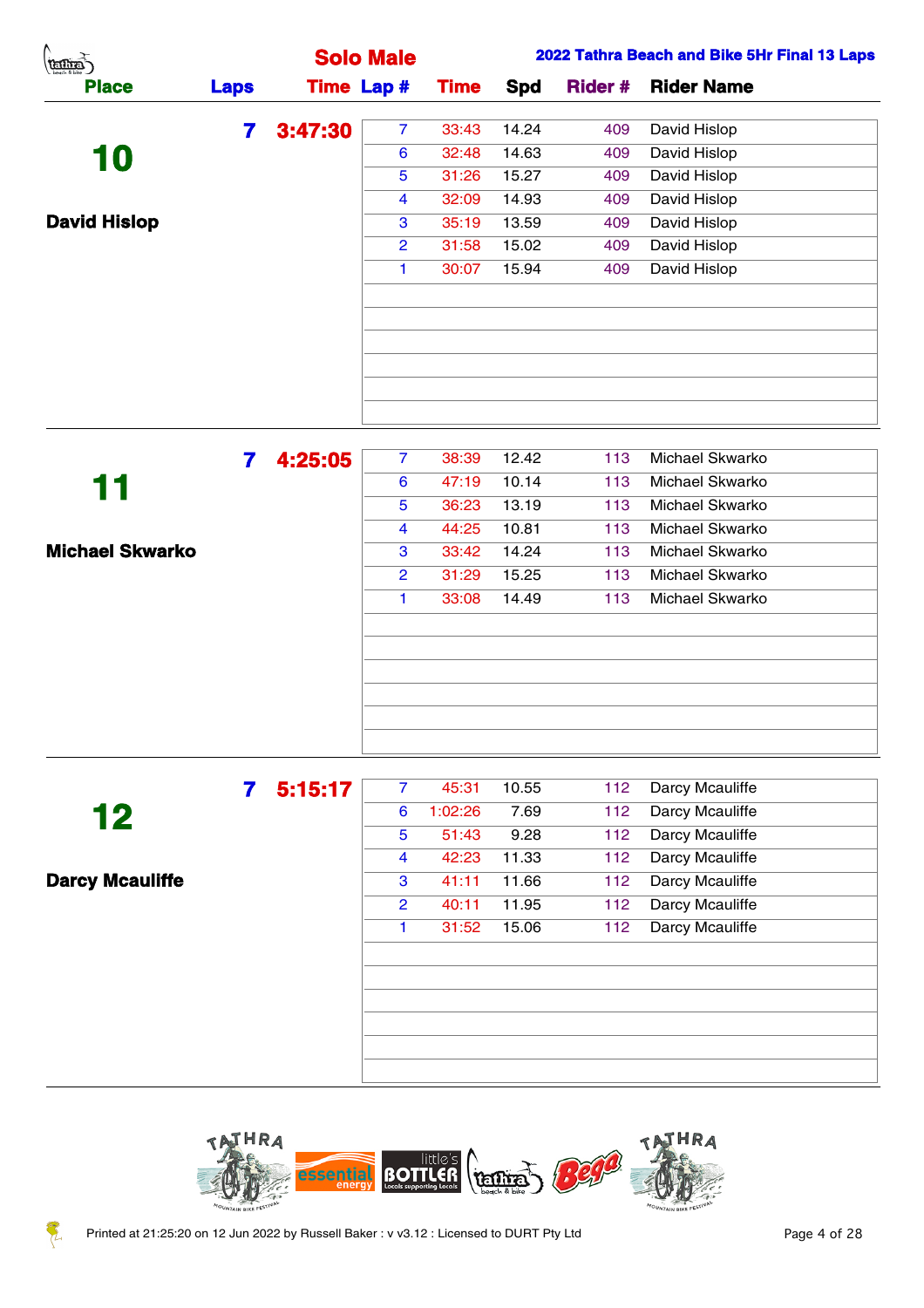| A.<br><b>REDITES</b> |             |                   | <b>Solo Male</b>     |             |       |                | 2022 Tathra Beach and Bike 5Hr Final 13 Laps |
|----------------------|-------------|-------------------|----------------------|-------------|-------|----------------|----------------------------------------------|
| <b>Place</b>         | <b>Laps</b> | <b>Time Lap #</b> |                      | <b>Time</b> | Spd   | <b>Rider #</b> | <b>Rider Name</b>                            |
|                      | 6           | 4:21:55           | 6                    | 42:04       | 11.41 | 119            | Chris Pittolo                                |
| 13                   |             |                   | $\overline{5}$       | 44:31       | 10.78 | 119            | Chris Pittolo                                |
|                      |             |                   | 4                    | 45:38       | 10.52 | 119            | Chris Pittolo                                |
|                      |             |                   | 3                    | 33:53       | 14.17 | 119            | Chris Pittolo                                |
| <b>Chris Pittolo</b> |             |                   | $\overline{2}$       | 32:19       | 14.85 | 119            | Chris Pittolo                                |
|                      |             |                   | $\blacktriangleleft$ | 1:03:30     | 7.56  | 119            | Chris Pittolo                                |
|                      |             |                   |                      |             |       |                |                                              |
|                      |             |                   |                      |             |       |                |                                              |
|                      |             |                   |                      |             |       |                |                                              |
|                      |             |                   |                      |             |       |                |                                              |
|                      |             |                   |                      |             |       |                |                                              |
|                      |             |                   |                      |             |       |                |                                              |
|                      | 6           | 5:08:36           | $6^{\circ}$          | 1:41:11     | 4.74  | 116            | Dale Naughton                                |
| 14                   |             |                   | $\overline{5}$       | 54:45       | 8.77  | 116            | Dale Naughton                                |
|                      |             |                   | 4                    | 39:50       | 12.05 | 116            | Dale Naughton                                |
|                      |             |                   | 3                    | 40:39       | 11.81 | 116            | Dale Naughton                                |
| <b>Dale Naughton</b> |             |                   | $\overline{2}$       | 41:31       | 11.56 | 116            | Dale Naughton                                |
|                      |             |                   | $\blacktriangleleft$ | 30:40       | 15.65 | 116            | Dale Naughton                                |

|                    | 5 | 3:28:59 | 5              | 46:59 | 10.22 | 101 | <b>Jack Pearce</b> |  |
|--------------------|---|---------|----------------|-------|-------|-----|--------------------|--|
| 15                 |   |         | 4              | 54:33 | 8.80  | 101 | Jack Pearce        |  |
|                    |   |         | 3              | 37:33 | 12.78 | 101 | Jack Pearce        |  |
|                    |   |         | $\overline{2}$ | 34:47 | 13.80 | 101 | <b>Jack Pearce</b> |  |
| <b>Jack Pearce</b> |   |         | 1.             | 35:07 | 13.67 | 101 | <b>Jack Pearce</b> |  |
|                    |   |         |                |       |       |     |                    |  |
|                    |   |         |                |       |       |     |                    |  |
|                    |   |         |                |       |       |     |                    |  |
|                    |   |         |                |       |       |     |                    |  |
|                    |   |         |                |       |       |     |                    |  |
|                    |   |         |                |       |       |     |                    |  |
|                    |   |         |                |       |       |     |                    |  |
|                    |   |         |                |       |       |     |                    |  |
|                    |   |         |                |       |       |     |                    |  |



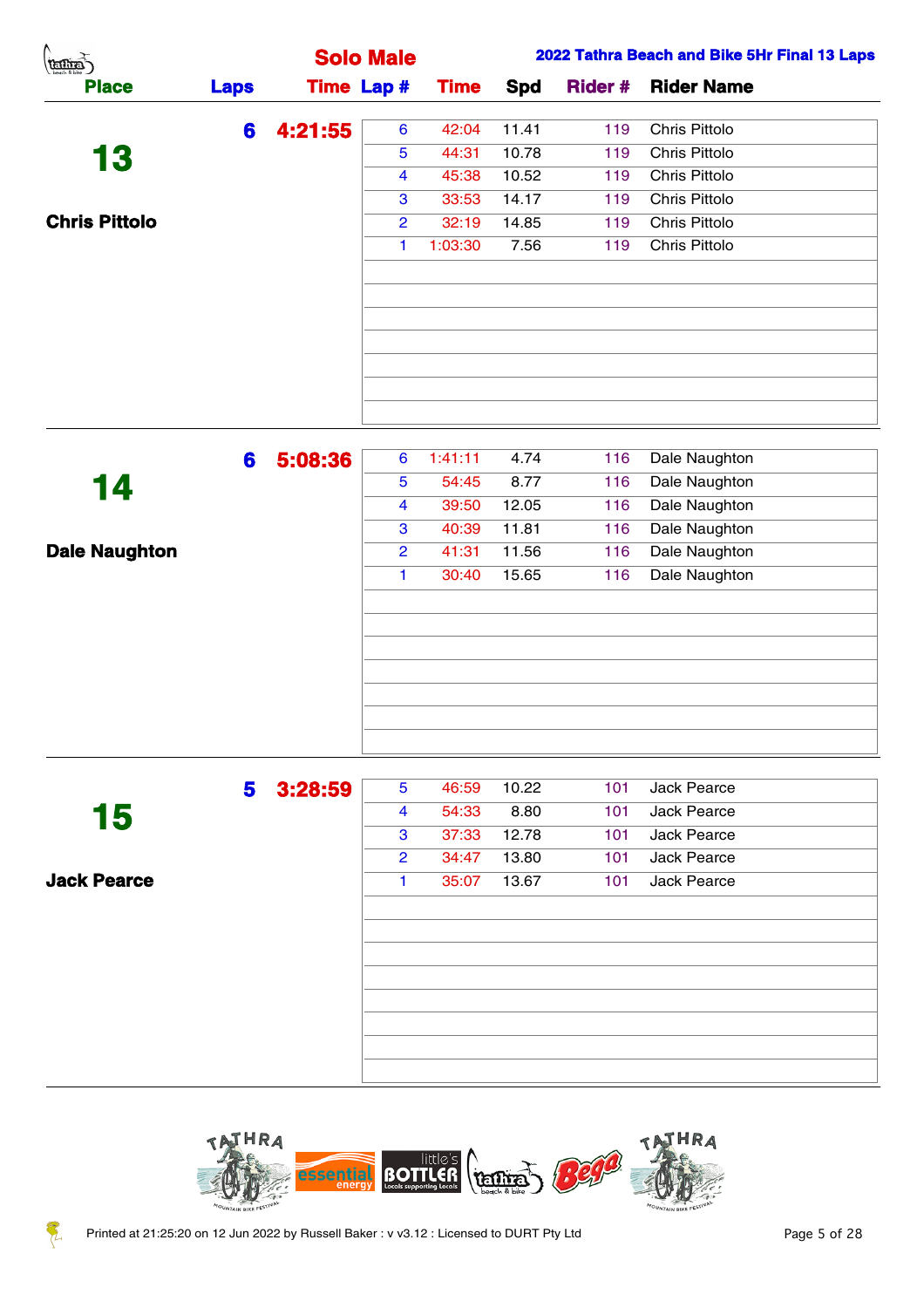| $\left(\underbrace{\text{train}}_{\text{beath}}\right)$ |                |         | <b>Solo Male</b>                 |                  |              |            | 2022 Tathra Beach and Bike 5Hr Final 13 Laps |
|---------------------------------------------------------|----------------|---------|----------------------------------|------------------|--------------|------------|----------------------------------------------|
| <b>Place</b>                                            | <b>Laps</b>    |         | <b>Time Lap #</b>                | <b>Time</b>      | <b>Spd</b>   |            | <b>Rider # Rider Name</b>                    |
|                                                         | 3 <sup>1</sup> | 1:56:25 | 3 <sup>1</sup>                   | 38:36            | 12.44        | 107        | <b>Philip Taylor</b>                         |
| 16                                                      |                |         | $\overline{2}$                   | 39:52            | 12.04        | 107        | <b>Philip Taylor</b>                         |
|                                                         |                |         | $\mathbf{1}$                     | 37:57            | 12.65        | 107        | <b>Philip Taylor</b>                         |
| <b>Philip Taylor</b>                                    |                |         |                                  |                  |              |            |                                              |
|                                                         |                |         |                                  |                  |              |            |                                              |
|                                                         |                |         |                                  |                  |              |            |                                              |
|                                                         |                |         |                                  |                  |              |            |                                              |
|                                                         |                |         |                                  |                  |              |            |                                              |
|                                                         |                |         |                                  |                  |              |            |                                              |
|                                                         |                |         |                                  |                  |              |            |                                              |
|                                                         |                |         |                                  |                  |              |            |                                              |
|                                                         |                |         |                                  |                  |              |            |                                              |
|                                                         | 3 <sup>1</sup> | 2:48:26 | 3 <sup>7</sup><br>$\overline{2}$ | 1:11:19<br>52:10 | 6.73<br>9.20 | 203<br>203 | James Parton<br>James Parton                 |
| 17                                                      |                |         | $\mathbf{1}$                     | 44:57            | 10.68        | 203        | James Parton                                 |
|                                                         |                |         |                                  |                  |              |            |                                              |
| <b>James Parton</b>                                     |                |         |                                  |                  |              |            |                                              |
|                                                         |                |         |                                  |                  |              |            |                                              |
|                                                         |                |         |                                  |                  |              |            |                                              |
|                                                         |                |         |                                  |                  |              |            |                                              |
|                                                         |                |         |                                  |                  |              |            |                                              |
|                                                         |                |         |                                  |                  |              |            |                                              |
|                                                         |                |         |                                  |                  |              |            |                                              |



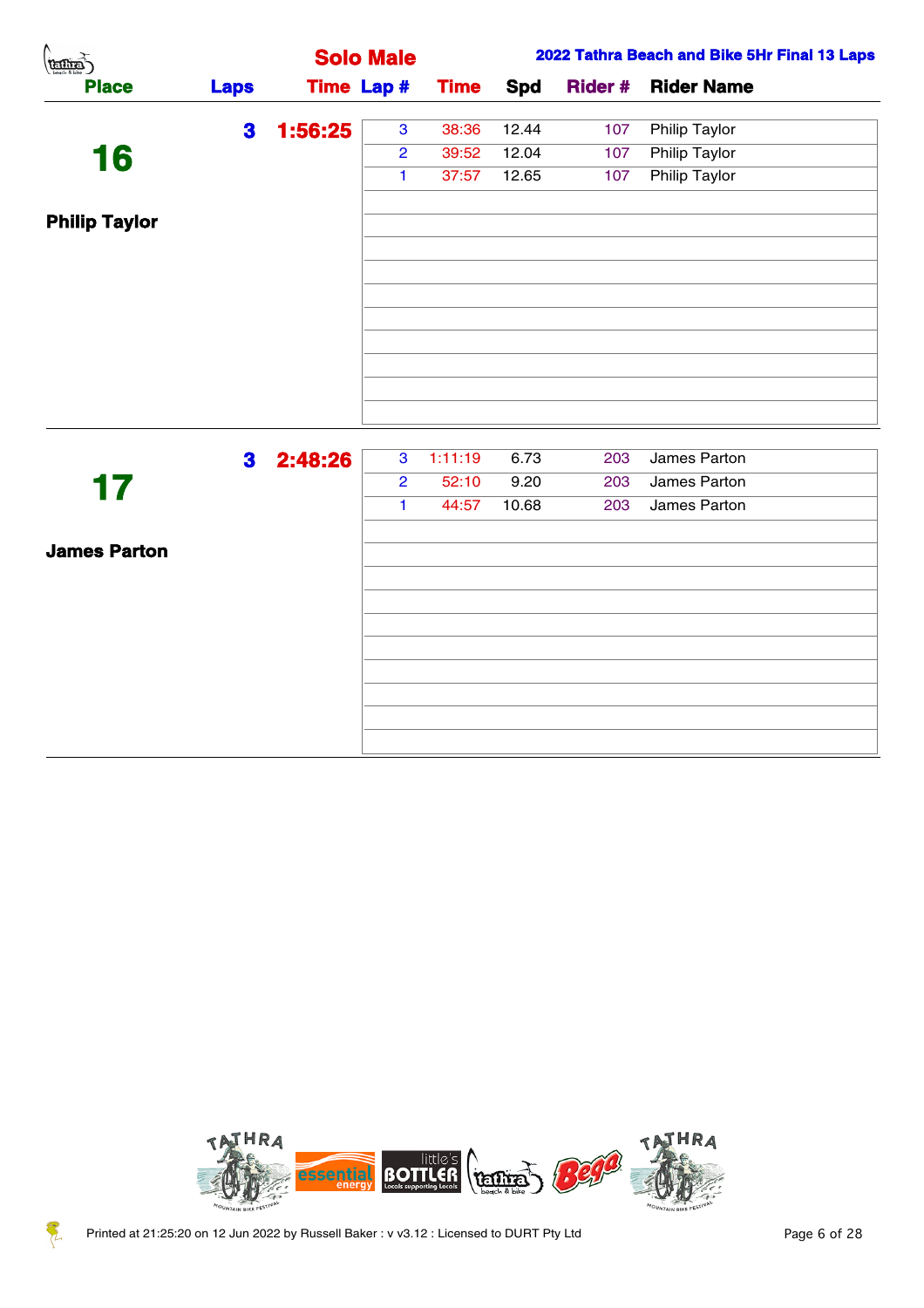| Λ.<br>(tentia)      |             |         | <b>Solo Female</b> |             |       |     | 2022 Tathra Beach and Bike 5Hr Final 13 Laps |
|---------------------|-------------|---------|--------------------|-------------|-------|-----|----------------------------------------------|
| <b>Place</b>        | <b>Laps</b> |         | <b>Time Lap #</b>  | <b>Time</b> | Spd   |     | <b>Rider # Rider Name</b>                    |
|                     | 8           | 4:45:03 | 8                  | 38:37       | 12.43 | 123 | Bev Anderson                                 |
|                     |             |         | $\overline{7}$     | 39:17       | 12.22 | 123 | Bev Anderson                                 |
|                     |             |         | $6\phantom{1}6$    | 34:31       | 13.91 | 123 | Bev Anderson                                 |
|                     |             |         | $\overline{5}$     | 38:43       | 12.40 | 123 | Bev Anderson                                 |
| <b>Bev Anderson</b> |             |         | $\overline{4}$     | 34:42       | 13.83 | 123 | Bev Anderson                                 |
|                     |             |         | 3                  | 34:18       | 13.99 | 123 | Bev Anderson                                 |
|                     |             |         | $\overline{2}$     | 32:40       | 14.69 | 123 | Bev Anderson                                 |
|                     |             |         |                    | 32:15       | 14.88 | 123 | Bev Anderson                                 |
|                     |             |         |                    |             |       |     |                                              |
|                     |             |         |                    |             |       |     |                                              |
|                     |             |         |                    |             |       |     |                                              |
|                     |             |         |                    |             |       |     |                                              |
|                     |             |         |                    |             |       |     |                                              |

|                        | 4:58:07 | $\overline{7}$ | 48:43 | 9.85  | 121 | Carly Bexterman |  |
|------------------------|---------|----------------|-------|-------|-----|-----------------|--|
| 2                      |         | 6              | 59:04 | 8.13  | 121 | Carly Bexterman |  |
|                        |         | 5              | 45:04 | 10.65 | 121 | Carly Bexterman |  |
|                        |         | 4              | 39:44 | 12.08 | 121 | Carly Bexterman |  |
| <b>Carly Bexterman</b> |         | 3              | 37:04 | 12.95 | 121 | Carly Bexterman |  |
|                        |         | $\overline{2}$ | 35:09 | 13.66 | 121 | Carly Bexterman |  |
|                        |         | 1.             | 33:19 | 14.41 | 121 | Carly Bexterman |  |
|                        |         |                |       |       |     |                 |  |
|                        |         |                |       |       |     |                 |  |
|                        |         |                |       |       |     |                 |  |
|                        |         |                |       |       |     |                 |  |
|                        |         |                |       |       |     |                 |  |
|                        |         |                |       |       |     |                 |  |

|                       | 48:05 | 48:05 | 9.98 | 122 | Monika Muschal |  |
|-----------------------|-------|-------|------|-----|----------------|--|
| 3                     |       |       |      |     |                |  |
|                       |       |       |      |     |                |  |
| <b>Monika Muschal</b> |       |       |      |     |                |  |
|                       |       |       |      |     |                |  |
|                       |       |       |      |     |                |  |
|                       |       |       |      |     |                |  |
|                       |       |       |      |     |                |  |
|                       |       |       |      |     |                |  |
|                       |       |       |      |     |                |  |
|                       |       |       |      |     |                |  |



Z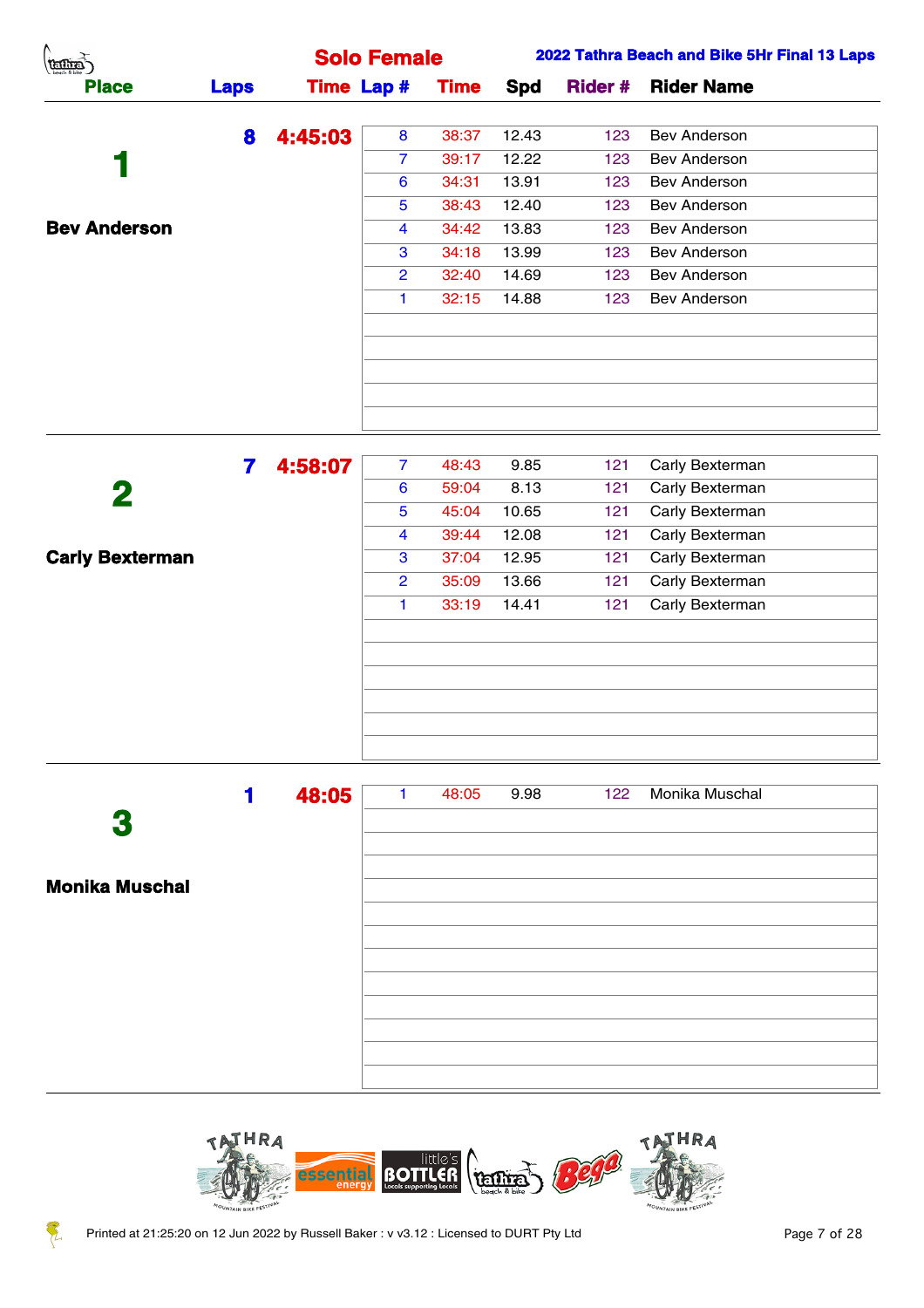| (tanas)             |             |         | Solo Male 50+     |             |       |                | 2022 Tathra Beach and Bike 5Hr Final 13 Laps |
|---------------------|-------------|---------|-------------------|-------------|-------|----------------|----------------------------------------------|
| <b>Place</b>        | <b>Laps</b> |         | <b>Time Lap #</b> | <b>Time</b> | Spd   | <b>Rider #</b> | <b>Rider Name</b>                            |
|                     | 11          | 5:29:20 | 11                | 32:37       | 14.72 | 131            | John Gardner                                 |
|                     |             |         | 10 <sup>°</sup>   | 31:30       | 15.24 | 131            | John Gardner                                 |
|                     |             |         | 9                 | 31:39       | 15.17 | 131            | John Gardner                                 |
|                     |             |         | 8                 | 30:56       | 15.52 | 131            | John Gardner                                 |
| <b>John Gardner</b> |             |         | $\overline{7}$    | 30:39       | 15.66 | 131            | John Gardner                                 |
|                     |             |         | 6                 | 29:21       | 16.35 | 131            | John Gardner                                 |
|                     |             |         | 5                 | 29:18       | 16.38 | 131            | John Gardner                                 |
|                     |             |         | 4                 | 28:59       | 16.56 | 131            | John Gardner                                 |
|                     |             |         | 3                 | 28:46       | 16.69 | 131            | John Gardner                                 |
|                     |             |         | $\overline{2}$    | 28:13       | 17.01 | 131            | John Gardner                                 |
|                     |             |         |                   | 27:22       | 17.54 | 131            | John Gardner                                 |
|                     |             |         |                   |             |       |                |                                              |
|                     |             |         |                   |             |       |                |                                              |
|                     | 10          | 5:03:29 | 10 <sup>°</sup>   | 31:16       | 15.35 | 140            | Mark Moerman                                 |

|                     | IV. | J.VJ.ZJ | . .            | .     |       |     | 1            |  |
|---------------------|-----|---------|----------------|-------|-------|-----|--------------|--|
| 2                   |     |         | 9              | 31:24 | 15.29 | 140 | Mark Moerman |  |
|                     |     |         | 8              | 30:54 | 15.53 | 140 | Mark Moerman |  |
|                     |     |         | $\mathbf{7}$   | 30:51 | 15.56 | 140 | Mark Moerman |  |
| <b>Mark Moerman</b> |     |         | 6              | 30:53 | 15.54 | 140 | Mark Moerman |  |
|                     |     |         | 5              | 30:06 | 15.95 | 140 | Mark Moerman |  |
|                     |     |         | 4              | 30:19 | 15.83 | 140 | Mark Moerman |  |
|                     |     |         | 3              | 30:13 | 15.89 | 140 | Mark Moerman |  |
|                     |     |         | $\overline{2}$ | 28:47 | 16.68 | 140 | Mark Moerman |  |
|                     |     |         | 1.             | 28:46 | 16.69 | 140 | Mark Moerman |  |
|                     |     |         |                |       |       |     |              |  |
|                     |     |         |                |       |       |     |              |  |
|                     |     |         |                |       |       |     |              |  |
|                     |     |         |                |       |       |     |              |  |

|                    | 10 | 5:14:29 | 10 <sup>°</sup> | 31:30 | 15.24 | 133 | <b>Trent Moore</b> |
|--------------------|----|---------|-----------------|-------|-------|-----|--------------------|
| 3                  |    |         | 9               | 32:21 | 14.84 | 133 | <b>Trent Moore</b> |
|                    |    |         | 8               | 33:01 | 14.54 | 133 | <b>Trent Moore</b> |
|                    |    |         | 7               | 32:37 | 14.72 | 133 | <b>Trent Moore</b> |
| <b>Trent Moore</b> |    |         | 6               | 31:47 | 15.10 | 133 | <b>Trent Moore</b> |
|                    |    |         | 5               | 32:04 | 14.97 | 133 | <b>Trent Moore</b> |
|                    |    |         | 4               | 31:27 | 15.26 | 133 | <b>Trent Moore</b> |
|                    |    |         | 3               | 31:10 | 15.40 | 133 | <b>Trent Moore</b> |
|                    |    |         | $\overline{2}$  | 29:48 | 16.11 | 133 | <b>Trent Moore</b> |
|                    |    |         | 1               | 28:44 | 16.71 | 133 | <b>Trent Moore</b> |
|                    |    |         |                 |       |       |     |                    |
|                    |    |         |                 |       |       |     |                    |
|                    |    |         |                 |       |       |     |                    |



Z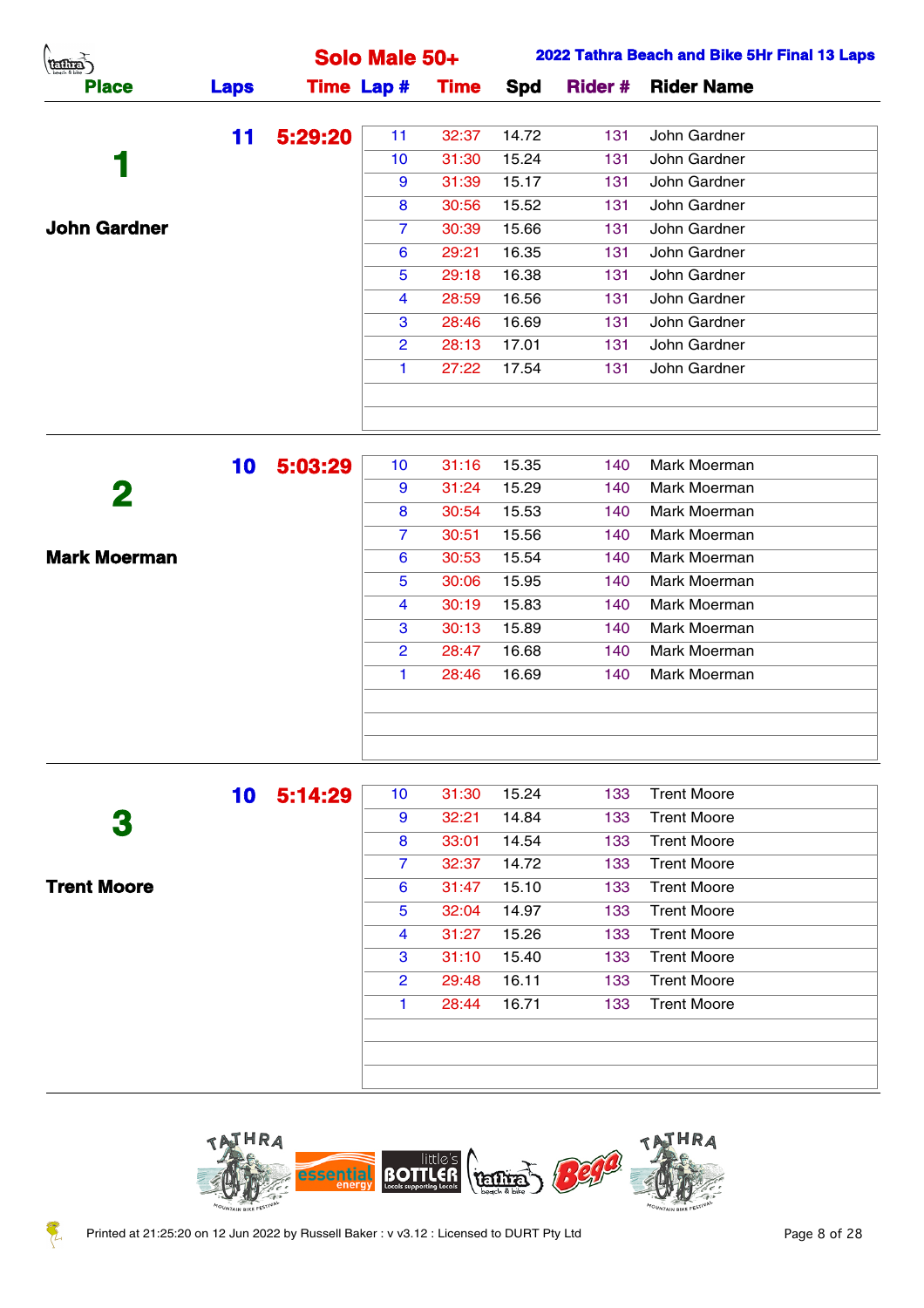| (terms)               |             |         | Solo Male 50+     |             |       |                | 2022 Tathra Beach and Bike 5Hr Final 13 Laps |
|-----------------------|-------------|---------|-------------------|-------------|-------|----------------|----------------------------------------------|
| <b>Place</b>          | <b>Laps</b> |         | <b>Time Lap #</b> | <b>Time</b> | Spd   | <b>Rider #</b> | <b>Rider Name</b>                            |
|                       | 10          | 5:21:19 | 10 <sub>1</sub>   | 36:49       | 13.04 | 137            | Malcolm Leslie                               |
| 4                     |             |         | 9                 | 34:13       | 14.03 | 137            | Malcolm Leslie                               |
|                       |             |         | 8                 | 33:10       | 14.47 | 137            | Malcolm Leslie                               |
|                       |             |         | $\overline{7}$    | 32:27       | 14.79 | 137            | Malcolm Leslie                               |
| <b>Malcolm Leslie</b> |             |         | 6                 | 31:54       | 15.05 | 137            | Malcolm Leslie                               |
|                       |             |         | $5\phantom{.0}$   | 31:34       | 15.21 | 137            | Malcolm Leslie                               |
|                       |             |         | $\overline{4}$    | 31:20       | 15.32 | 137            | Malcolm Leslie                               |
|                       |             |         | 3                 | 30:57       | 15.51 | 137            | Malcolm Leslie                               |
|                       |             |         | $\overline{2}$    | 29:32       | 16.25 | 137            | Malcolm Leslie                               |
|                       |             |         |                   | 29:23       | 16.34 | 137            | Malcolm Leslie                               |
|                       |             |         |                   |             |       |                |                                              |
|                       |             |         |                   |             |       |                |                                              |
|                       |             |         |                   |             |       |                |                                              |

|                             | 9 | 4:58:21 | 9              | 34:56 | 13.74 | 136 | Victor Lendzionowski |
|-----------------------------|---|---------|----------------|-------|-------|-----|----------------------|
| 5                           |   |         | 8              | 34:40 | 13.85 | 136 | Victor Lendzionowski |
|                             |   |         | $\overline{7}$ | 34:15 | 14.01 | 136 | Victor Lendzionowski |
|                             |   |         | 6              | 32:56 | 14.57 | 136 | Victor Lendzionowski |
| <b>Victor Lendzionowski</b> |   |         | 5              | 32:40 | 14.69 | 136 | Victor Lendzionowski |
|                             |   |         | 4              | 32:27 | 14.79 | 136 | Victor Lendzionowski |
|                             |   |         | 3              | 31:49 | 15.09 | 136 | Victor Lendzionowski |
|                             |   |         | 2              | 31:28 | 15.25 | 136 | Victor Lendzionowski |
|                             |   |         |                | 33:10 | 14.47 | 136 | Victor Lendzionowski |
|                             |   |         |                |       |       |     |                      |
|                             |   |         |                |       |       |     |                      |
|                             |   |         |                |       |       |     |                      |
|                             |   |         |                |       |       |     |                      |

 **Paul Rowan 4:51:11** 8 38:27 12.48 142 Paul Rowan 46:58 10.22 142 Paul Rowan 36:27 13.17 142 Paul Rowan 36:12 13.26 142 Paul Rowan 35:04 13.69 142 Paul Rowan 32:53 14.60 142 Paul Rowan 32:50 14.62 142 Paul Rowan 1 32:20 14.85 142 Paul Rowan



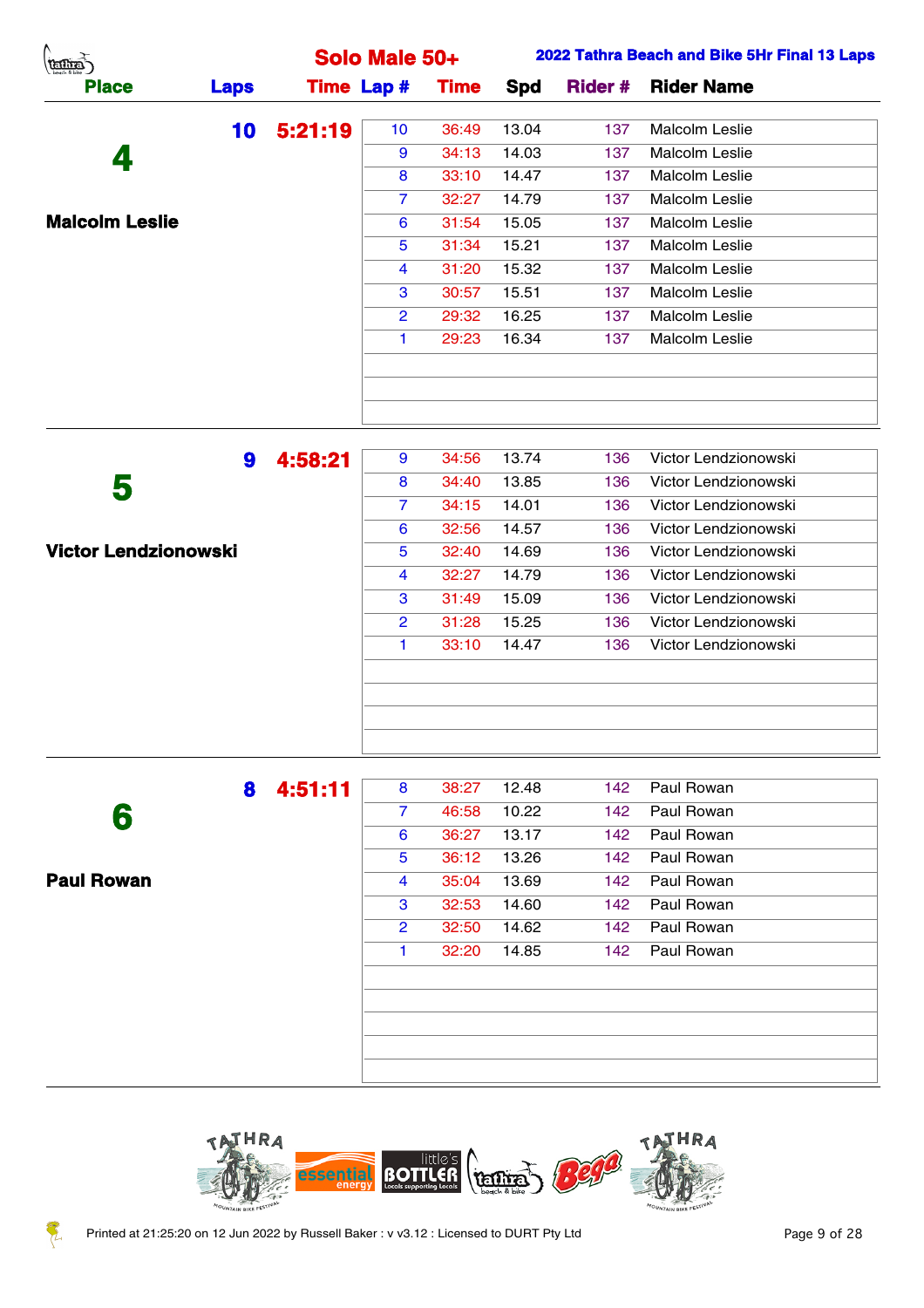| (Terms)             |             |         | Solo Male 50+     |             |       |     | 2022 Tathra Beach and Bike 5Hr Final 13 Laps |
|---------------------|-------------|---------|-------------------|-------------|-------|-----|----------------------------------------------|
| <b>Place</b>        | <b>Laps</b> |         | <b>Time Lap #</b> | <b>Time</b> | Spd   |     | <b>Rider # Rider Name</b>                    |
|                     | 8           | 4:54:19 | 8                 | 31:38       | 15.17 | 143 | Chris Hudson                                 |
|                     |             |         | $\overline{7}$    | 43:00       | 11.16 | 143 | Chris Hudson                                 |
|                     |             |         | 6                 | 42:13       | 11.37 | 143 | Chris Hudson                                 |
|                     |             |         | $5\overline{)}$   | 36:03       | 13.31 | 143 | Chris Hudson                                 |
| <b>Chris Hudson</b> |             |         | 4                 | 36:03       | 13.31 | 143 | Chris Hudson                                 |
|                     |             |         | 3                 | 33:02       | 14.53 | 143 | Chris Hudson                                 |
|                     |             |         | $\overline{2}$    | 33:47       | 14.21 | 143 | Chris Hudson                                 |
|                     |             |         |                   | 38:33       | 12.45 | 143 | Chris Hudson                                 |
|                     |             |         |                   |             |       |     |                                              |
|                     |             |         |                   |             |       |     |                                              |
|                     |             |         |                   |             |       |     |                                              |
|                     |             |         |                   |             |       |     |                                              |
|                     |             |         |                   |             |       |     |                                              |

|                        | 5:12:16 | $\overline{7}$ | 44:21   | 10.82 | 145 | Wayne Mcauliffe        |
|------------------------|---------|----------------|---------|-------|-----|------------------------|
| 8                      |         | 6              | 1:00:30 | 7.93  | 145 | Wayne Mcauliffe        |
|                        |         | 5              | 54:45   | 8.77  | 145 | Wayne Mcauliffe        |
|                        |         | 4              | 39:41   | 12.10 | 145 | Wayne Mcauliffe        |
| <b>Wayne Mcauliffe</b> |         | 3              | 40:48   | 11.76 | 145 | <b>Wayne Mcauliffe</b> |
|                        |         | $\overline{2}$ | 40:08   | 11.96 | 145 | Wayne Mcauliffe        |
|                        |         | 1              | 32:03   | 14.98 | 145 | <b>Wayne Mcauliffe</b> |
|                        |         |                |         |       |     |                        |
|                        |         |                |         |       |     |                        |
|                        |         |                |         |       |     |                        |
|                        |         |                |         |       |     |                        |
|                        |         |                |         |       |     |                        |
|                        |         |                |         |       |     |                        |

|                      | 6 | 4:35:13 | 6              | 46:35 | 10.30 | 144 | Jonas Kuginis |  |
|----------------------|---|---------|----------------|-------|-------|-----|---------------|--|
| 9                    |   |         | 5              | 55:45 | 8.61  | 144 | Jonas Kuginis |  |
|                      |   |         | 4              | 44:17 | 10.84 | 144 | Jonas Kuginis |  |
|                      |   |         | 3              | 40:43 | 11.79 | 144 | Jonas Kuginis |  |
| <b>Jonas Kuginis</b> |   |         | $\overline{2}$ | 39:49 | 12.06 | 144 | Jonas Kuginis |  |
|                      |   |         |                | 48:04 | 9.99  | 144 | Jonas Kuginis |  |
|                      |   |         |                |       |       |     |               |  |
|                      |   |         |                |       |       |     |               |  |
|                      |   |         |                |       |       |     |               |  |
|                      |   |         |                |       |       |     |               |  |
|                      |   |         |                |       |       |     |               |  |
|                      |   |         |                |       |       |     |               |  |
|                      |   |         |                |       |       |     |               |  |

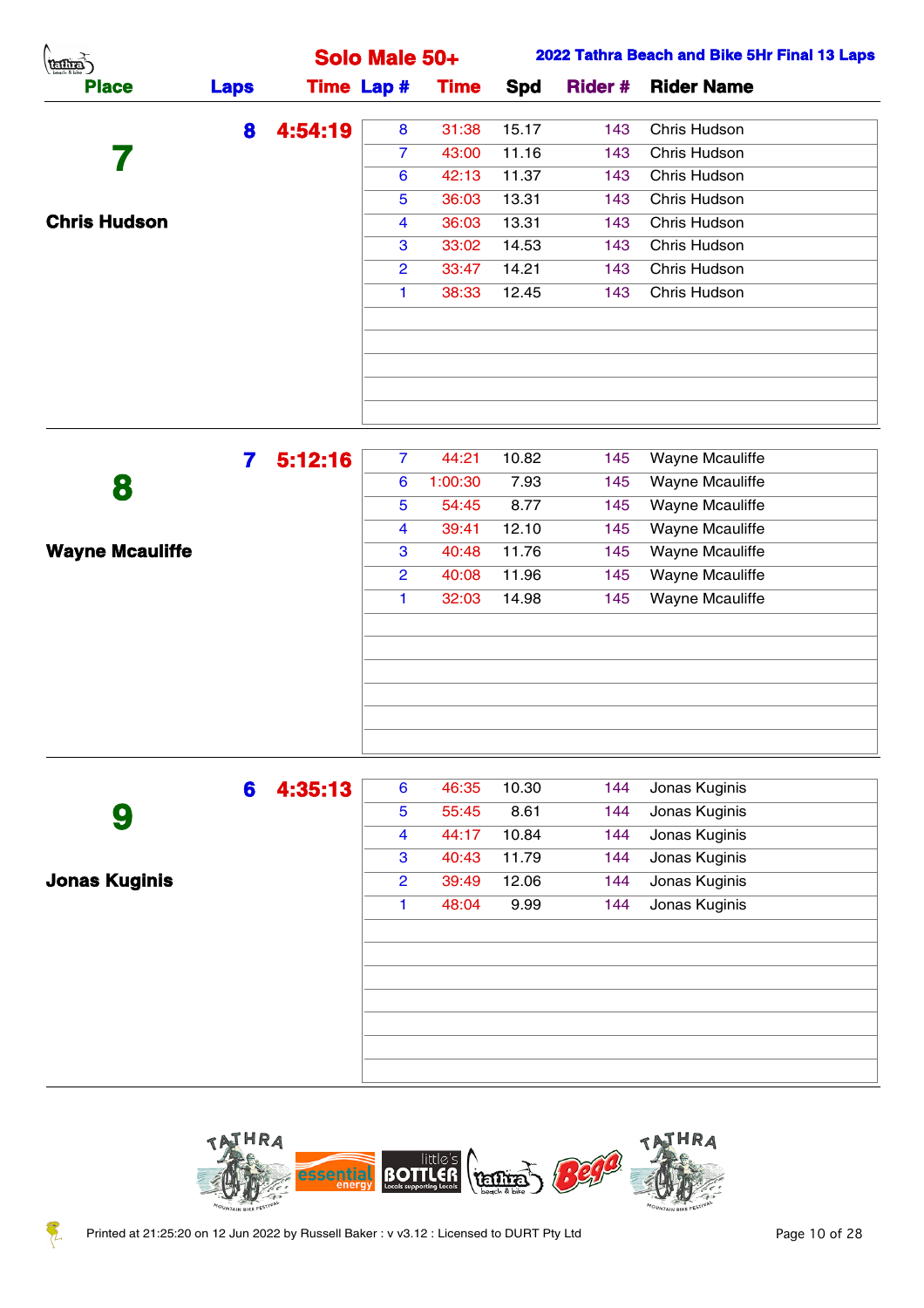| Λ<br>(temps)         |                |                   | Solo Male 50+        |                  |               |            | 2022 Tathra Beach and Bike 5Hr Final 13 Laps |
|----------------------|----------------|-------------------|----------------------|------------------|---------------|------------|----------------------------------------------|
| <b>Place</b>         | <b>Laps</b>    | <b>Time Lap #</b> |                      | <b>Time</b>      | Spd           |            | <b>Rider # Rider Name</b>                    |
|                      | 5              | 3:03:47           | $5\phantom{.0}$      | 37:10            | 12.91         | 141        | <b>Trevor Bridge</b>                         |
| 10                   |                |                   | 4                    | 40:01            | 12.00         | 141        | <b>Trevor Bridge</b>                         |
|                      |                |                   | 3                    | 36:02            | 13.32         | 141        | <b>Trevor Bridge</b>                         |
|                      |                |                   | $\overline{2}$       | 35:12            | 13.64         | 141        | <b>Trevor Bridge</b>                         |
| <b>Trevor Bridge</b> |                |                   | $\blacktriangleleft$ | 35:22            | 13.57         | 141        | <b>Trevor Bridge</b>                         |
|                      |                |                   |                      |                  |               |            |                                              |
|                      | 5 <sub>1</sub> | 4:13:49           | 5 <sup>5</sup><br>4  | 1:21:09<br>43:44 | 5.91<br>10.98 | 138<br>138 | Steve Taylor<br>Steve Taylor                 |
| 11                   |                |                   | $\mathbf{3}$         | 44:23            | 10.81         | 138        | Steve Taylor                                 |
|                      |                |                   | $\overline{2}$       | 41:36            | 11.54         | 138        | Steve Taylor                                 |
| <b>Steve Taylor</b>  |                |                   |                      | 42:57            | 11.18         | 138        | Steve Taylor                                 |

|                         | 5 | 4:26:00 | 5              | 1:08:45 | 6.98  | 132              | <b>Richard Nicholls</b> |  |
|-------------------------|---|---------|----------------|---------|-------|------------------|-------------------------|--|
| 12                      |   |         | 4              | 53:26   | 8.98  | 132              | <b>Richard Nicholls</b> |  |
|                         |   |         | 3              | 53:21   | 9.00  | 132 <sub>1</sub> | <b>Richard Nicholls</b> |  |
|                         |   |         | $\overline{2}$ | 47:03   | 10.20 | 132              | <b>Richard Nicholls</b> |  |
| <b>Richard Nicholls</b> |   |         |                | 43:25   | 11.06 | 132              | <b>Richard Nicholls</b> |  |
|                         |   |         |                |         |       |                  |                         |  |
|                         |   |         |                |         |       |                  |                         |  |
|                         |   |         |                |         |       |                  |                         |  |
|                         |   |         |                |         |       |                  |                         |  |
|                         |   |         |                |         |       |                  |                         |  |
|                         |   |         |                |         |       |                  |                         |  |
|                         |   |         |                |         |       |                  |                         |  |
|                         |   |         |                |         |       |                  |                         |  |
|                         |   |         |                |         |       |                  |                         |  |





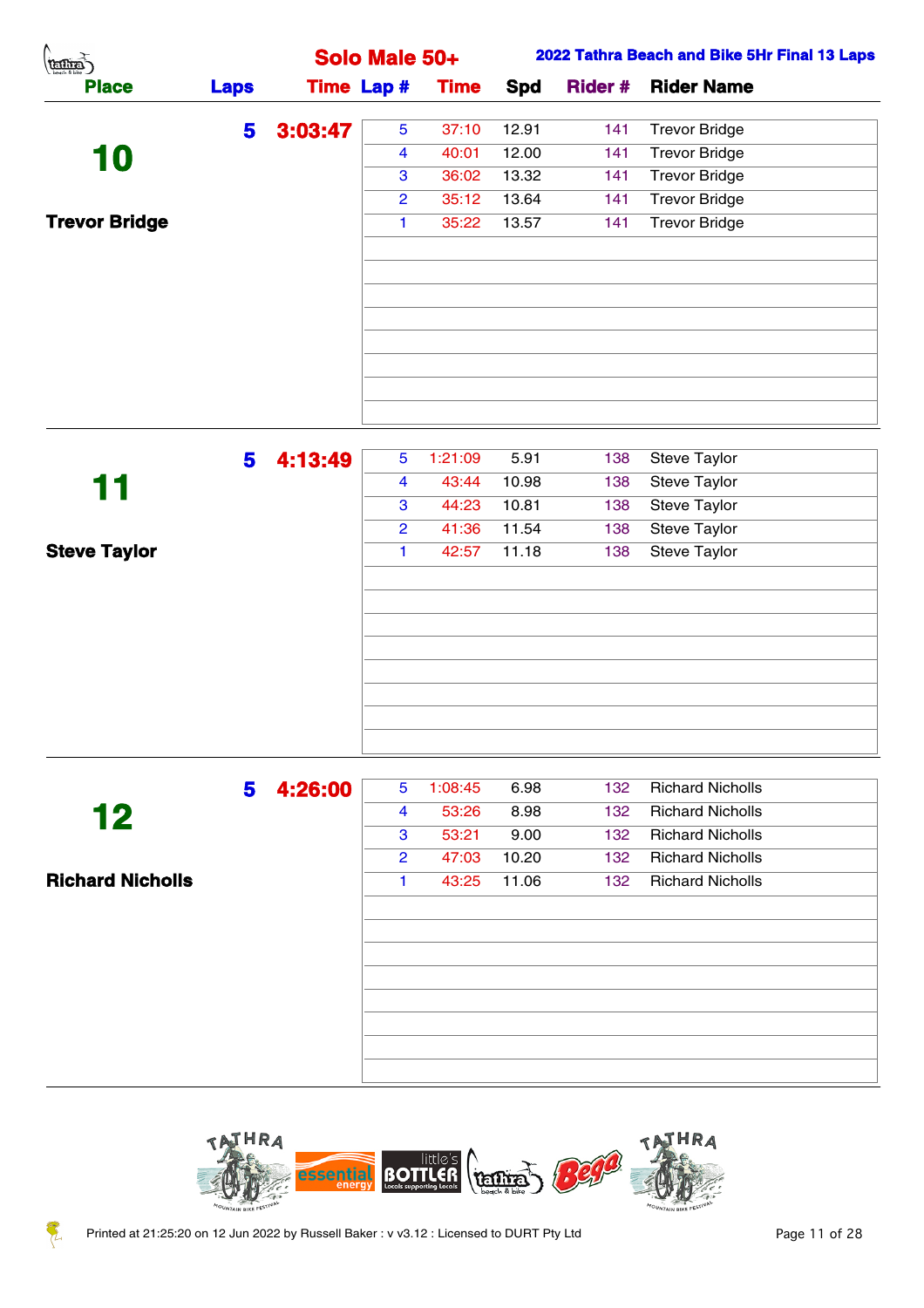| A.<br>(Tennes)        |             |         | Solo Male 50+        |             |            |                | 2022 Tathra Beach and Bike 5Hr Final 13 Laps |
|-----------------------|-------------|---------|----------------------|-------------|------------|----------------|----------------------------------------------|
| <b>Place</b>          | <b>Laps</b> |         | <b>Time Lap #</b>    | <b>Time</b> | <b>Spd</b> | <b>Rider #</b> | <b>Rider Name</b>                            |
|                       | 4           | 2:57:35 | $\overline{4}$       | 1:05:27     | 7.33       | 135            | Wayne Reynolds                               |
| 13                    |             |         | 3                    | 40:59       | 11.71      | 135            | Wayne Reynolds                               |
|                       |             |         | $\overline{2}$       | 36:12       | 13.26      | 135            | Wayne Reynolds                               |
|                       |             |         | $\blacktriangleleft$ | 34:57       | 13.73      | 135            | Wayne Reynolds                               |
| <b>Wayne Reynolds</b> |             |         |                      |             |            |                |                                              |
|                       |             |         |                      |             |            |                |                                              |
|                       |             |         |                      |             |            |                |                                              |
|                       |             |         |                      |             |            |                |                                              |
|                       |             |         |                      |             |            |                |                                              |
|                       |             |         |                      |             |            |                |                                              |
|                       |             |         |                      |             |            |                |                                              |
|                       |             |         |                      |             |            |                |                                              |
|                       |             |         |                      |             |            |                |                                              |
|                       | 3           | 1:50:03 | $\mathbf{3}$         | 38:57       | 12.32      | 139            | Kevin Nichols                                |
| 14                    |             |         | $\overline{2}$       | 35:43       | 13.44      | 139            | Kevin Nichols                                |
|                       |             |         | $\blacktriangleleft$ | 35:23       | 13.57      | 139            | Kevin Nichols                                |
|                       |             |         |                      |             |            |                |                                              |
| <b>Kevin Nichols</b>  |             |         |                      |             |            |                |                                              |
|                       |             |         |                      |             |            |                |                                              |

|            | 3 | 2:40:46 | 3              | 1:06:32 | 7.21  | 204 | Jason Lind |  |
|------------|---|---------|----------------|---------|-------|-----|------------|--|
| 15         |   |         | $\overline{2}$ | 53:54   | 8.91  | 204 | Jason Lind |  |
|            |   |         | 1.             | 40:20   | 11.90 | 204 | Jason Lind |  |
|            |   |         |                |         |       |     |            |  |
| Jason Lind |   |         |                |         |       |     |            |  |
|            |   |         |                |         |       |     |            |  |
|            |   |         |                |         |       |     |            |  |
|            |   |         |                |         |       |     |            |  |
|            |   |         |                |         |       |     |            |  |
|            |   |         |                |         |       |     |            |  |
|            |   |         |                |         |       |     |            |  |
|            |   |         |                |         |       |     |            |  |
|            |   |         |                |         |       |     |            |  |



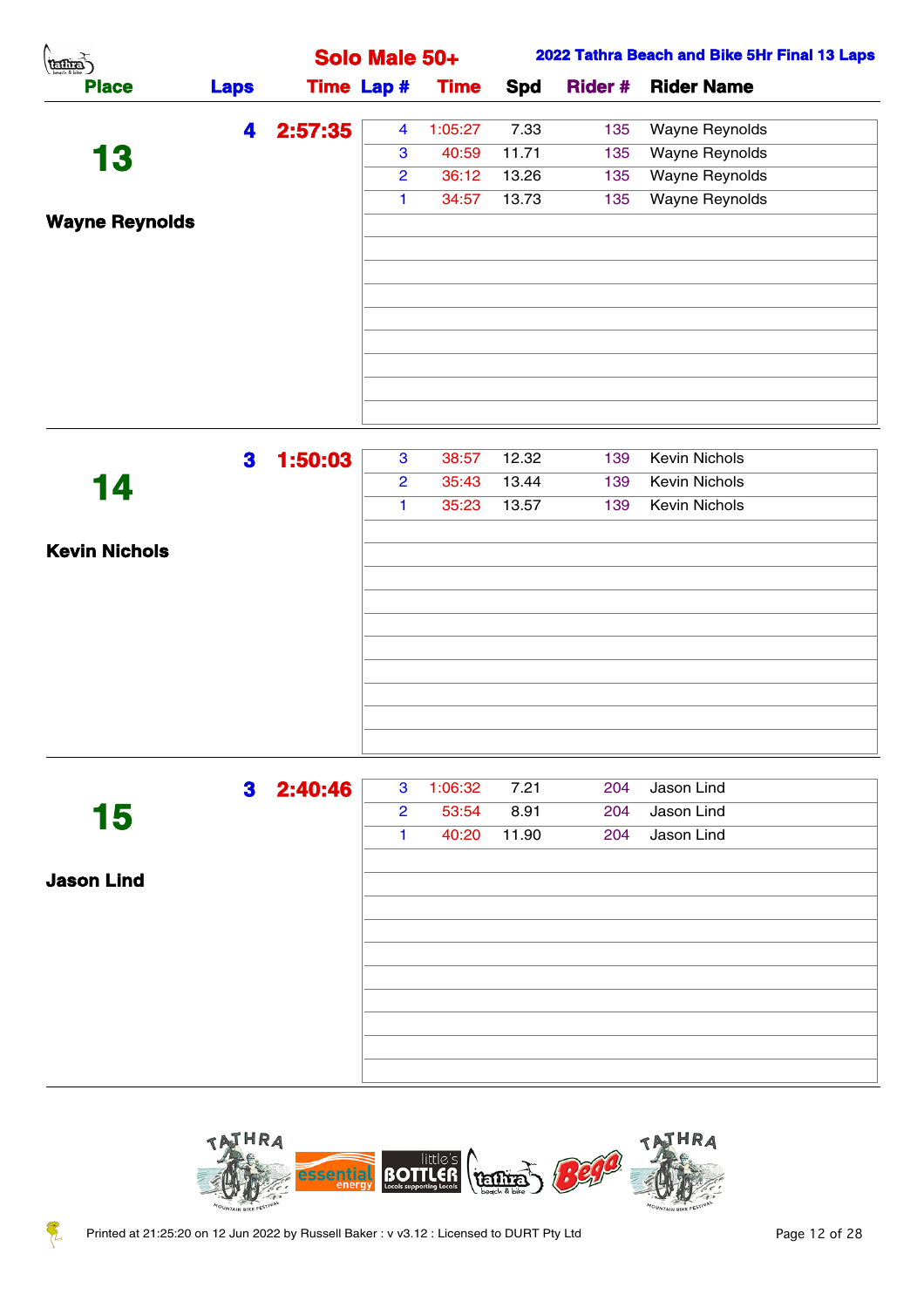| $\binom{\text{min}}{\text{min}}$ |             |         |                         | <b>Solo Singlespeed</b> |            |                | 2022 Tathra Beach and Bike 5Hr Final 13 Laps |
|----------------------------------|-------------|---------|-------------------------|-------------------------|------------|----------------|----------------------------------------------|
| <b>Place</b>                     | <b>Laps</b> |         | <b>Time Lap #</b>       | <b>Time</b>             | <b>Spd</b> | <b>Rider #</b> | <b>Rider Name</b>                            |
|                                  | 8           | 5:07:27 | 8                       | 46:06                   | 10.41      | 152            | Stephen Cornish                              |
|                                  |             |         | $\overline{7}$          | 39:05                   | 12.28      | 152            | <b>Stephen Cornish</b>                       |
|                                  |             |         | $6\phantom{1}6$         | 42:42                   | 11.24      | 152            | Stephen Cornish                              |
|                                  |             |         | $5\phantom{.0}$         | 40:34                   | 11.83      | 152            | Stephen Cornish                              |
| <b>Stephen Cornish</b>           |             |         | $\overline{4}$          | 36:34                   | 13.13      | 152            | <b>Stephen Cornish</b>                       |
|                                  |             |         | 3                       | 35:22                   | 13.57      | 152            | Stephen Cornish                              |
|                                  |             |         | $\overline{2}$          | 34:12                   | 14.04      | 152            | Stephen Cornish                              |
|                                  |             |         | $\mathbf{1}$            | 32:52                   | 14.60      | 152            | Stephen Cornish                              |
|                                  |             |         |                         |                         |            |                |                                              |
|                                  |             |         |                         |                         |            |                |                                              |
|                                  |             |         |                         |                         |            |                |                                              |
|                                  |             |         |                         |                         |            |                |                                              |
|                                  |             |         |                         |                         |            |                |                                              |
|                                  |             |         |                         |                         |            |                |                                              |
|                                  | 6           | 3:15:24 | $6\phantom{1}6$         | 39:45                   | 12.08      | 151            | <b>Tony Hill</b>                             |
| $\overline{\mathbf{2}}$          |             |         | $\overline{5}$          | 32:46                   | 14.65      | 151            | <b>Tony Hill</b>                             |
|                                  |             |         | $\overline{\mathbf{4}}$ | 30:49                   | 15.58      | 151            | <b>Tony Hill</b>                             |
|                                  |             |         | 3                       | 31:10                   | 15.40      | 151            | <b>Tony Hill</b>                             |
| <b>Tony Hill</b>                 |             |         | $\overline{2}$          | 31:34                   | 15.21      | 151            | <b>Tony Hill</b>                             |
|                                  |             |         | $\mathbf{1}$            | 29:20                   | 16.36      | 151            | <b>Tony Hill</b>                             |
|                                  |             |         |                         |                         |            |                |                                              |
|                                  |             |         |                         |                         |            |                |                                              |
|                                  |             |         |                         |                         |            |                |                                              |
|                                  |             |         |                         |                         |            |                |                                              |
|                                  |             |         |                         |                         |            |                |                                              |
|                                  |             |         |                         |                         |            |                |                                              |
|                                  |             |         |                         |                         |            |                |                                              |
|                                  |             |         |                         |                         |            |                |                                              |



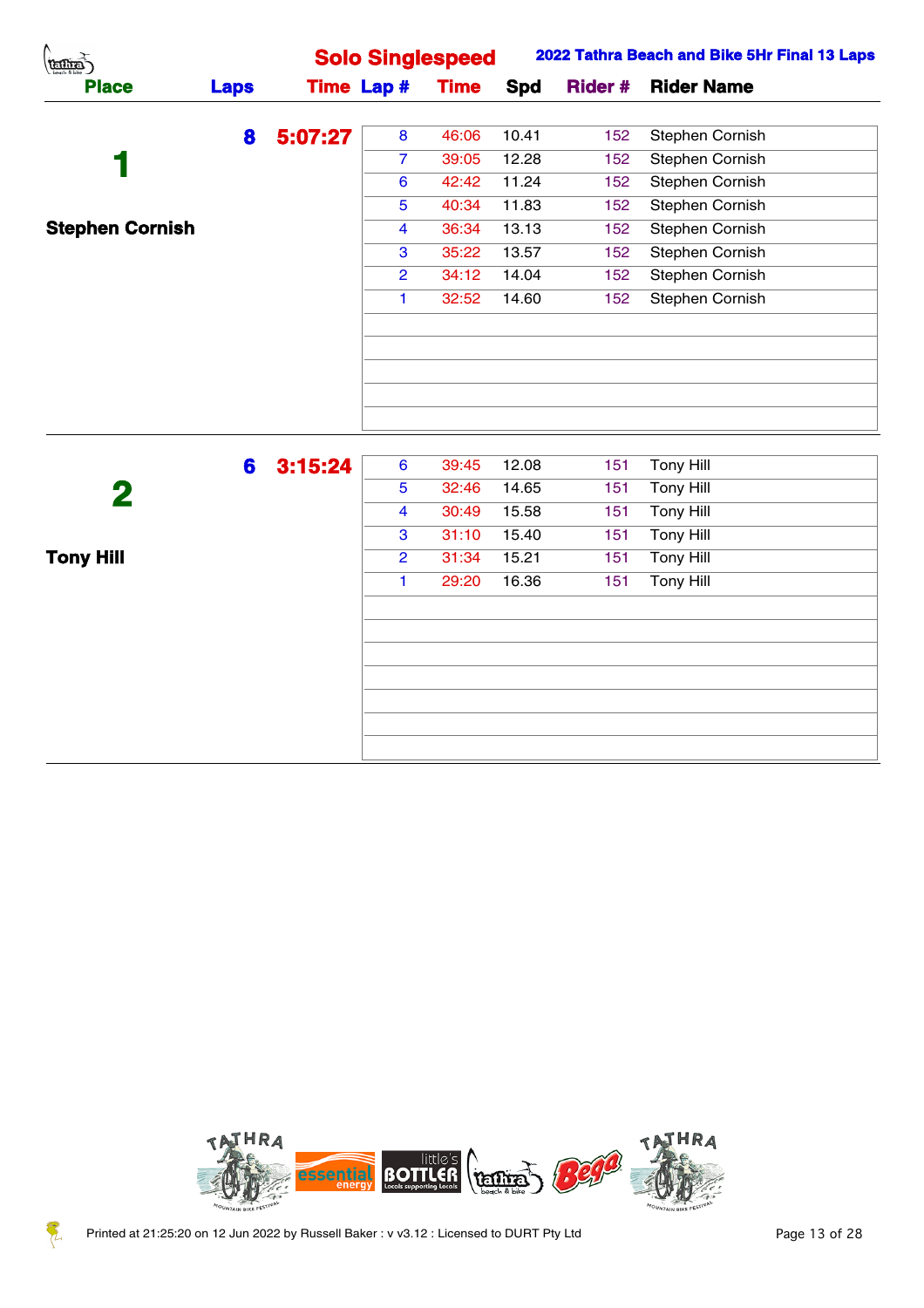|                 |                             |                                                  |            |                | 2022 Tathra Beach and Bike 5Hr Final 13 Laps |
|-----------------|-----------------------------|--------------------------------------------------|------------|----------------|----------------------------------------------|
| <b>Laps</b>     |                             | <b>Time</b>                                      | <b>Spd</b> | <b>Rider #</b> | <b>Rider Name</b>                            |
| 12 <sub>2</sub> | 12 <sub>2</sub>             | 26:31                                            | 18.10      | 218            | <b>Bailey George</b>                         |
|                 | 11                          | 25:52                                            | 18.56      | 219            | Luca George                                  |
|                 | 10                          | 26:15                                            | 18.29      | 218            | <b>Bailey George</b>                         |
|                 | 9                           | 24:41                                            | 19.45      | 219            | Luca George                                  |
|                 | 8                           | 25:27                                            | 18.86      | 218            | <b>Bailey George</b>                         |
|                 | $\overline{7}$              | 25:43                                            | 18.66      | 218            | <b>Bailey George</b>                         |
|                 | 6                           | 25:31                                            | 18.81      | 219            | Luca George                                  |
|                 | 5                           | 24:46                                            | 19.38      | 219            | Luca George                                  |
|                 | $\overline{4}$              | 25:20                                            | 18.95      | 218            | <b>Bailey George</b>                         |
|                 | 3                           | 23:44                                            | 20.22      | 219            | Luca George                                  |
|                 | $\mathbf{2}$                | 24:50                                            | 19.33      | 218            | <b>Bailey George</b>                         |
|                 |                             | 22:35                                            | 21.25      | 219            | Luca George                                  |
|                 |                             |                                                  |            |                |                                              |
|                 | Do you want fries with that | <b>Male Pair</b><br><b>Time Lap #</b><br>5:01:15 |            |                |                                              |

| 5:09:11<br>12 <sub>2</sub><br>12 <sub>2</sub><br>18.69<br><b>Rein Peet</b><br>25:41<br>211<br>2<br><b>Tim Donald</b><br>11<br>18.26<br>212<br>26:17 |  |
|-----------------------------------------------------------------------------------------------------------------------------------------------------|--|
|                                                                                                                                                     |  |
|                                                                                                                                                     |  |
| 10<br>19.21<br><b>Rein Peet</b><br>24:59<br>211                                                                                                     |  |
| 9<br><b>Rein Peet</b><br>19.21<br>24:59<br>211                                                                                                      |  |
| Peedon<br>8<br><b>Tim Donald</b><br>17.72<br>212<br>27:05                                                                                           |  |
| <b>Tim Donald</b><br>$\mathbf{7}$<br>17.82<br>26:56<br>212                                                                                          |  |
| 6<br>19.67<br><b>Rein Peet</b><br>24:24<br>211                                                                                                      |  |
| <b>Tim Donald</b><br>5<br>18.44<br>212<br>26:02                                                                                                     |  |
| 4<br>19.75<br>211<br><b>Rein Peet</b><br>24:18                                                                                                      |  |
| 3<br>19.49<br>211<br><b>Rein Peet</b><br>24:38                                                                                                      |  |
| <b>Tim Donald</b><br>212<br>$\overline{2}$<br>17.85<br>26:53                                                                                        |  |
| <b>Tim Donald</b><br>17.79<br>26:59<br>212<br>1.                                                                                                    |  |
|                                                                                                                                                     |  |

|                        | 12 <sup>1</sup> | 5:14:56 | 12 <sup>2</sup> | 27:23 | 17.53 | 207 | Christopher Giuliano |
|------------------------|-----------------|---------|-----------------|-------|-------|-----|----------------------|
| 3                      |                 |         | 11              | 26:19 | 18.24 | 208 | Tim Eaton            |
|                        |                 |         | 10 <sup>°</sup> | 27:44 | 17.31 | 207 | Christopher Giuliano |
|                        |                 |         | 9               | 25:44 | 18.65 | 207 | Christopher Giuliano |
| <b>Timmy and Jiggy</b> |                 |         | 8               | 28:19 | 16.95 | 208 | Tim Eaton            |
|                        |                 |         | $\overline{7}$  | 25:44 | 18.65 | 207 | Christopher Giuliano |
|                        |                 |         | 6               | 26:15 | 18.29 | 208 | Tim Eaton            |
|                        |                 |         | 5               | 24:47 | 19.37 | 207 | Christopher Giuliano |
|                        |                 |         | 4               | 25:16 | 19.00 | 208 | <b>Tim Eaton</b>     |
|                        |                 |         | 3               | 25:04 | 19.15 | 207 | Christopher Giuliano |
|                        |                 |         | 2               | 25:44 | 18.65 | 208 | Tim Eaton            |
|                        |                 |         | 1               | 26:37 | 18.03 | 207 | Christopher Giuliano |
|                        |                 |         |                 |       |       |     |                      |

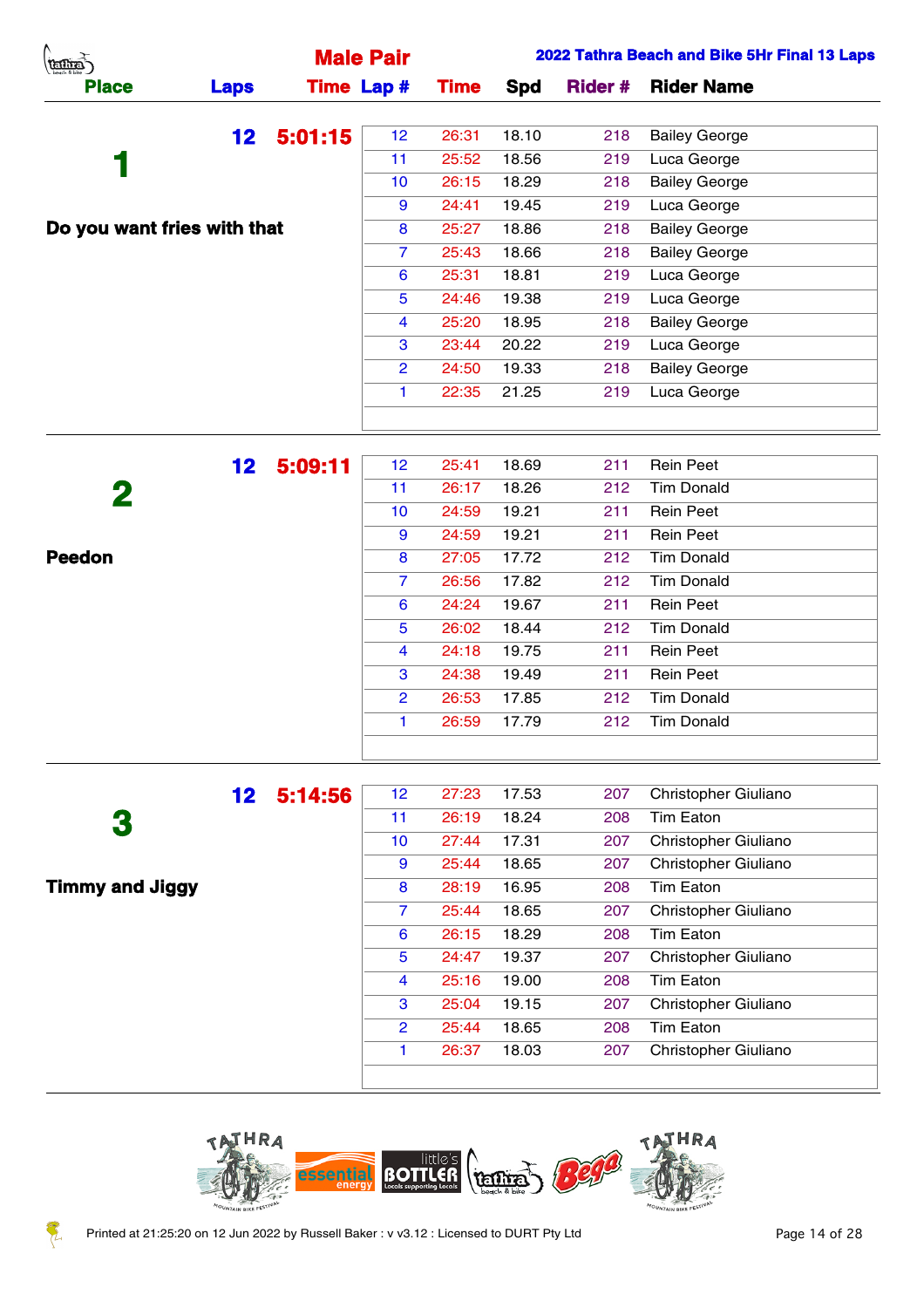| (terms)           |             |         | <b>Male Pair</b>  |             |       |     | 2022 Tathra Beach and Bike 5Hr Final 13 Laps |
|-------------------|-------------|---------|-------------------|-------------|-------|-----|----------------------------------------------|
| <b>Place</b>      | <b>Laps</b> |         | <b>Time Lap #</b> | <b>Time</b> | Spd   |     | <b>Rider # Rider Name</b>                    |
|                   | 11          | 5:07:22 | 11                | 29:44       | 16.14 | 301 | Dayn Jackson                                 |
| 4                 |             |         | 10                | 26:22       | 18.20 | 303 | Alwyn Chilver                                |
|                   |             |         | 9                 | 29:57       | 16.03 | 301 | Dayn Jackson                                 |
|                   |             |         | 8                 | 26:56       | 17.82 | 303 | Alwyn Chilver                                |
| <b>Spidi3Fidi</b> |             |         | $\overline{7}$    | 28:51       | 16.64 | 301 | Dayn Jackson                                 |
|                   |             |         | 6                 | 27:00       | 17.78 | 303 | Alwyn Chilver                                |
|                   |             |         | 5                 | 28:17       | 16.97 | 301 | Dayn Jackson                                 |
|                   |             |         | $\overline{4}$    | 27:17       | 17.59 | 303 | Alwyn Chilver                                |
|                   |             |         | 3                 | 28:09       | 17.05 | 301 | Dayn Jackson                                 |
|                   |             |         | $\overline{2}$    | 26:41       | 17.99 | 303 | Alwyn Chilver                                |
|                   |             |         |                   | 28:08       | 17.06 | 301 | Dayn Jackson                                 |
|                   |             |         |                   |             |       |     |                                              |
|                   |             |         |                   |             |       |     |                                              |

|                         | 11 | 5:09:04 | 11              | 25:49 | 18.59 | 248 | Josh Whitby            |
|-------------------------|----|---------|-----------------|-------|-------|-----|------------------------|
| 5                       |    |         | 10 <sup>°</sup> | 31:50 | 15.08 | 247 | Dylan Chenoweth        |
|                         |    |         | 9               | 25:34 | 18.77 | 248 | Josh Whitby            |
|                         |    |         | 8               | 31:47 | 15.10 | 247 | Dylan Chenoweth        |
| <b>Nomad and Donkey</b> |    |         | $\overline{7}$  | 25:14 | 19.02 | 248 | Josh Whitby            |
|                         |    |         | 6               | 30:24 | 15.79 | 247 | <b>Dylan Chenoweth</b> |
|                         |    |         | 5               | 25:00 | 19.20 | 248 | Josh Whitby            |
|                         |    |         | 4               | 32:17 | 14.87 | 247 | Dylan Chenoweth        |
|                         |    |         | 3               | 25:44 | 18.65 | 248 | Josh Whitby            |
|                         |    |         | $\overline{2}$  | 29:35 | 16.23 | 247 | <b>Dylan Chenoweth</b> |
|                         |    |         | 1.              | 25:50 | 18.58 | 248 | Josh Whitby            |
|                         |    |         |                 |       |       |     |                        |
|                         |    |         |                 |       |       |     |                        |

|                       | 10 | 5:06:36 | 10 <sub>1</sub> | 38:14 | 12.55 | 201 | <b>Bryan Breust</b> |
|-----------------------|----|---------|-----------------|-------|-------|-----|---------------------|
| 6                     |    |         | 9               | 32:50 | 14.62 | 202 | Cody Sampson        |
|                       |    |         | 8               | 31:41 | 15.15 | 201 | <b>Bryan Breust</b> |
|                       |    |         | $\overline{7}$  | 32:37 | 14.72 | 202 | Cody Sampson        |
| <b>Kianga Killers</b> |    |         | 6               | 28:59 | 16.56 | 201 | <b>Bryan Breust</b> |
|                       |    |         | 5               | 30:10 | 15.91 | 202 | Cody Sampson        |
|                       |    |         | 4               | 27:07 | 17.70 | 201 | <b>Bryan Breust</b> |
|                       |    |         | 3               | 28:56 | 16.59 | 202 | Cody Sampson        |
|                       |    |         | $\overline{2}$  | 26:47 | 17.92 | 201 | <b>Bryan Breust</b> |
|                       |    |         | 1.              | 29:15 | 16.41 | 202 | Cody Sampson        |
|                       |    |         |                 |       |       |     |                     |
|                       |    |         |                 |       |       |     |                     |
|                       |    |         |                 |       |       |     |                     |

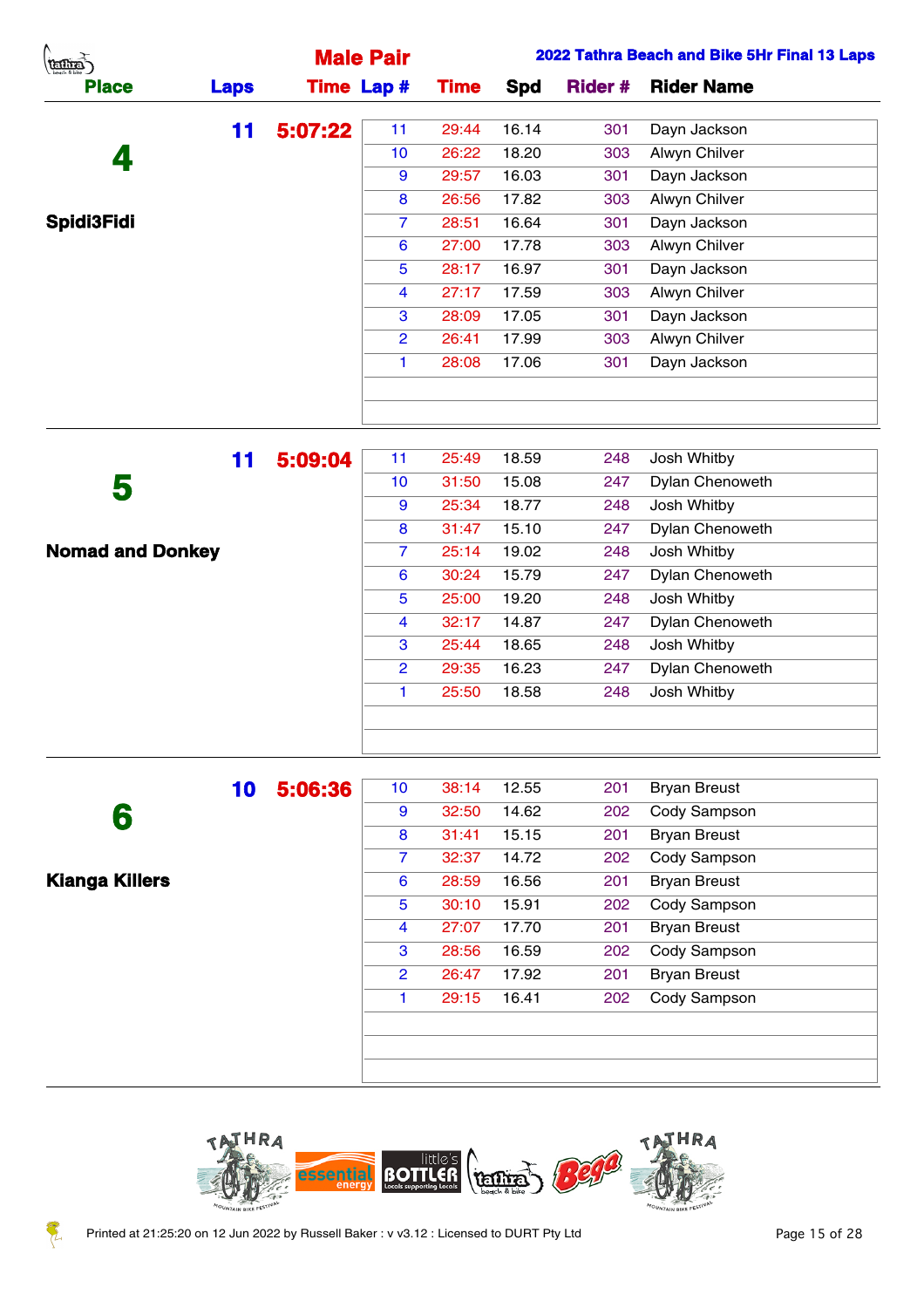| <b>REGITES</b>    |             |         | <b>Male Pair</b>  |             |       |                | 2022 Tathra Beach and Bike 5Hr Final 13 Laps |
|-------------------|-------------|---------|-------------------|-------------|-------|----------------|----------------------------------------------|
| <b>Place</b>      | <b>Laps</b> |         | <b>Time Lap #</b> | <b>Time</b> | Spd   | <b>Rider #</b> | <b>Rider Name</b>                            |
|                   | 10          | 5:23:28 | 10 <sup>°</sup>   | 34:09       | 14.06 | 205            | Lukas Kempff                                 |
|                   |             |         | 9                 | 34:48       | 13.79 | 205            | Lukas Kempff                                 |
|                   |             |         | 8                 | 33:11       | 14.47 | 206            | Stefan Kempff                                |
|                   |             |         | 7                 | 34:20       | 13.98 | 205            | Lukas Kempff                                 |
| <b>RockyScott</b> |             |         | 6                 | 32:02       | 14.98 | 206            | Stefan Kempff                                |
|                   |             |         | 5                 | 33:19       | 14.41 | 205            | Lukas Kempff                                 |
|                   |             |         | $\overline{4}$    | 30:50       | 15.57 | 206            | Stefan Kempff                                |
|                   |             |         | 3                 | 30:54       | 15.53 | 205            | Lukas Kempff                                 |
|                   |             |         | $\mathbf{2}$      | 30:20       | 15.82 | 206            | Stefan Kempff                                |
|                   |             |         |                   | 29:35       | 16.23 | 205            | Lukas Kempff                                 |
|                   |             |         |                   |             |       |                |                                              |
|                   |             |         |                   |             |       |                |                                              |
|                   |             |         |                   |             |       |                |                                              |

|                         | 9 | 5:10:35 | 9              | 28:18 | 16.96 | 209 | <b>Neil Davis</b>    |  |
|-------------------------|---|---------|----------------|-------|-------|-----|----------------------|--|
| 8                       |   |         | 8              | 38:18 | 12.53 | 210 | <b>Paul Answerth</b> |  |
|                         |   |         | 7              | 41:26 | 11.58 | 209 | <b>Neil Davis</b>    |  |
|                         |   |         | 6              | 29:37 | 16.21 | 209 | <b>Neil Davis</b>    |  |
| The fellowship remnants |   |         | 5              | 30:38 | 15.67 | 209 | <b>Neil Davis</b>    |  |
|                         |   |         | 4              | 36:31 | 13.14 | 210 | Paul Answerth        |  |
|                         |   |         | 3              | 36:32 | 13.14 | 209 | <b>Neil Davis</b>    |  |
|                         |   |         | $\overline{2}$ | 34:39 | 13.85 | 210 | <b>Paul Answerth</b> |  |
|                         |   |         | 1              | 34:36 | 13.87 | 209 | <b>Neil Davis</b>    |  |
|                         |   |         |                |       |       |     |                      |  |
|                         |   |         |                |       |       |     |                      |  |
|                         |   |         |                |       |       |     |                      |  |
|                         |   |         |                |       |       |     |                      |  |

|              | 8 | 3:54:13 | 8              | 36:19 | 13.22 | 217 | Fabrizio Galli  |
|--------------|---|---------|----------------|-------|-------|-----|-----------------|
|              | 9 |         | $\overline{7}$ | 28:39 | 16.75 | 217 | Fabrizio Galli  |
|              |   |         | 6              | 29:00 | 16.55 | 216 | Scott Rasmussen |
|              |   |         | 5              | 27:39 | 17.36 | 217 | Fabrizio Galli  |
| <b>Mitas</b> |   |         | 4              | 28:37 | 16.77 | 216 | Scott Rasmussen |
|              |   |         | 3              | 26:43 | 17.97 | 217 | Fabrizio Galli  |
|              |   |         | $\overline{2}$ | 27:45 | 17.30 | 216 | Scott Rasmussen |
|              |   |         | 1              | 29:31 | 16.26 | 217 | Fabrizio Galli  |
|              |   |         |                |       |       |     |                 |
|              |   |         |                |       |       |     |                 |
|              |   |         |                |       |       |     |                 |
|              |   |         |                |       |       |     |                 |
|              |   |         |                |       |       |     |                 |

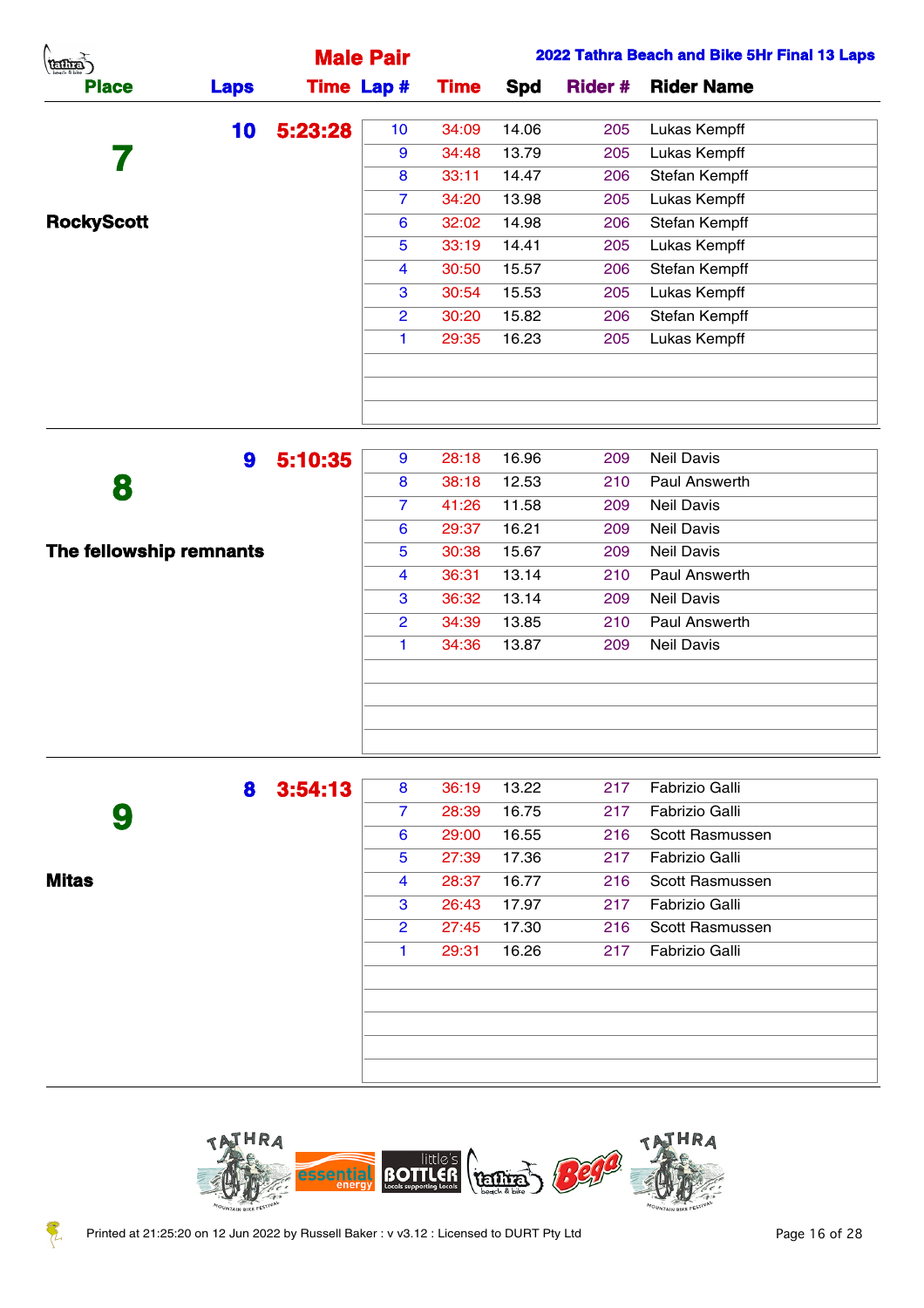| (terms)                  |             |         | <b>Female Pair</b> |             |       |     | 2022 Tathra Beach and Bike 5Hr Final 13 Laps |
|--------------------------|-------------|---------|--------------------|-------------|-------|-----|----------------------------------------------|
| <b>Place</b>             | <b>Laps</b> |         | <b>Time Lap #</b>  | <b>Time</b> | Spd   |     | <b>Rider # Rider Name</b>                    |
|                          | 10          | 5:05:27 | 10                 | 30:10       | 15.91 | 405 | Mia Kluth                                    |
|                          |             |         | 9                  | 29:45       | 16.13 | 405 | Mia Kluth                                    |
|                          |             |         | 8                  | 34:05       | 14.08 | 406 | Susie Kluth                                  |
|                          |             |         | $\overline{7}$     | 31:23       | 15.29 | 405 | Mia Kluth                                    |
| <b>Wombats on wheels</b> |             |         | 6                  | 31:12       | 15.38 | 405 | Mia Kluth                                    |
|                          |             |         | 5                  | 33:26       | 14.36 | 406 | Susie Kluth                                  |
|                          |             |         | 4                  | 27:59       | 17.15 | 405 | Mia Kluth                                    |
|                          |             |         | 3                  | 30:11       | 15.90 | 406 | Susie Kluth                                  |
|                          |             |         | $\mathbf{2}$       | 27:37       | 17.38 | 405 | Mia Kluth                                    |
|                          |             |         |                    | 29:39       | 16.19 | 406 | Susie Kluth                                  |
|                          |             |         |                    |             |       |     |                                              |
|                          |             |         |                    |             |       |     |                                              |
|                          |             |         |                    |             |       |     |                                              |



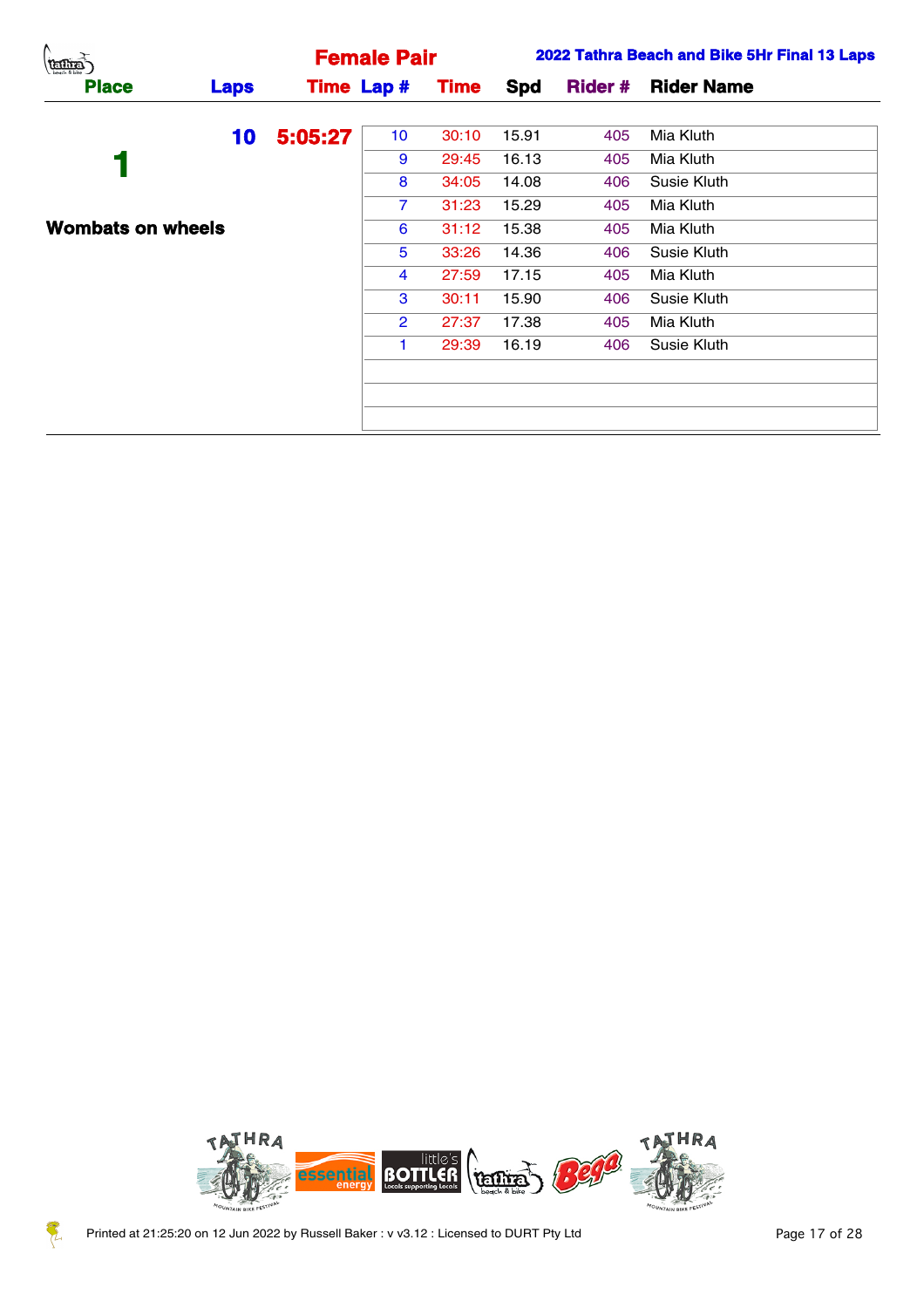|             | <b>Mixed Pair</b> |             |       |     | 2022 Tathra Beach and Bike 5Hr Final 13 Laps |
|-------------|-------------------|-------------|-------|-----|----------------------------------------------|
| <b>Laps</b> | <b>Time Lap #</b> | <b>Time</b> | Spd   |     | <b>Rider # Rider Name</b>                    |
| 11          | 11                | 27:12       | 17.65 | 244 | Nick Hoye                                    |
|             | 10                | 31:16       | 15.35 | 243 | <b>Elise Burriss</b>                         |
|             | 9                 | 26:11       | 18.33 | 244 | Nick Hoye                                    |
|             | 8                 | 29:51       | 16.08 | 243 | <b>Elise Burriss</b>                         |
|             | 7                 | 25:33       | 18.79 | 244 | Nick Hoye                                    |
|             | 6                 | 29:25       | 16.32 | 243 | <b>Elise Burriss</b>                         |
|             | 5                 | 24:53       | 19.29 | 244 | Nick Hoye                                    |
|             | 4                 | 29:29       | 16.28 | 243 | <b>Elise Burriss</b>                         |
|             | 3                 | 24:41       | 19.45 | 244 | Nick Hoye                                    |
|             | $\overline{2}$    | 29:48       | 16.11 | 243 | <b>Elise Burriss</b>                         |
|             |                   | 25:05       | 19.14 | 244 | Nick Hoye                                    |
|             |                   |             |       |     |                                              |
|             |                   |             |       |     |                                              |
|             |                   | 5:03:24     |       |     |                                              |

|                    | 11 | 5:18:33 | 11             | 28:17 | 16.97 | 242 | <b>Stuart Cathcart</b> |
|--------------------|----|---------|----------------|-------|-------|-----|------------------------|
| 2                  |    |         | 10             | 32:57 | 14.57 | 241 | Rebecca Thomson        |
|                    |    |         | 9              | 27:24 | 17.52 | 242 | <b>Stuart Cathcart</b> |
|                    |    |         | 8              | 31:27 | 15.26 | 241 | Rebecca Thomson        |
| <b>Bec and Stu</b> |    |         | 7.             | 26:44 | 17.96 | 242 | <b>Stuart Cathcart</b> |
|                    |    |         | 6              | 30:47 | 15.59 | 241 | Rebecca Thomson        |
|                    |    |         | 5              | 25:54 | 18.53 | 242 | <b>Stuart Cathcart</b> |
|                    |    |         | $\overline{4}$ | 30:57 | 15.51 | 241 | Rebecca Thomson        |
|                    |    |         | 3              | 26:11 | 18.33 | 242 | <b>Stuart Cathcart</b> |
|                    |    |         | $\overline{2}$ | 30:32 | 15.72 | 241 | Rebecca Thomson        |
|                    |    |         | 1.             | 27:23 | 17.53 | 242 | <b>Stuart Cathcart</b> |
|                    |    |         |                |       |       |     |                        |
|                    |    |         |                |       |       |     |                        |
|                    |    |         |                |       |       |     |                        |

 **Team LMS Conveyancing**

| 11    | 5:21:56 | 11              | 32:58 | 14.56 | 246 | Louise Strachan   |
|-------|---------|-----------------|-------|-------|-----|-------------------|
|       |         | 10 <sup>1</sup> | 27:40 | 17.35 | 245 | <b>Jed Cutter</b> |
|       |         | 9               | 26:57 | 17.81 | 245 | Jed Cutter        |
|       |         | 8               | 33:22 | 14.39 | 246 | Louise Strachan   |
| าcing |         | $\overline{7}$  | 32:12 | 14.91 | 246 | Louise Strachan   |
|       |         | 6               | 26:10 | 18.34 | 245 | <b>Jed Cutter</b> |
|       |         | 5               | 26:38 | 18.02 | 245 | Jed Cutter        |
|       |         | 4               | 31:58 | 15.02 | 246 | Louise Strachan   |
|       |         | 3               | 33:01 | 14.54 | 246 | Louise Strachan   |
|       |         | $\overline{2}$  | 25:40 | 18.70 | 245 | <b>Jed Cutter</b> |
|       |         | 1.              | 25:20 | 18.95 | 245 | <b>Jed Cutter</b> |
|       |         |                 |       |       |     |                   |
|       |         |                 |       |       |     |                   |
|       |         |                 |       |       |     |                   |



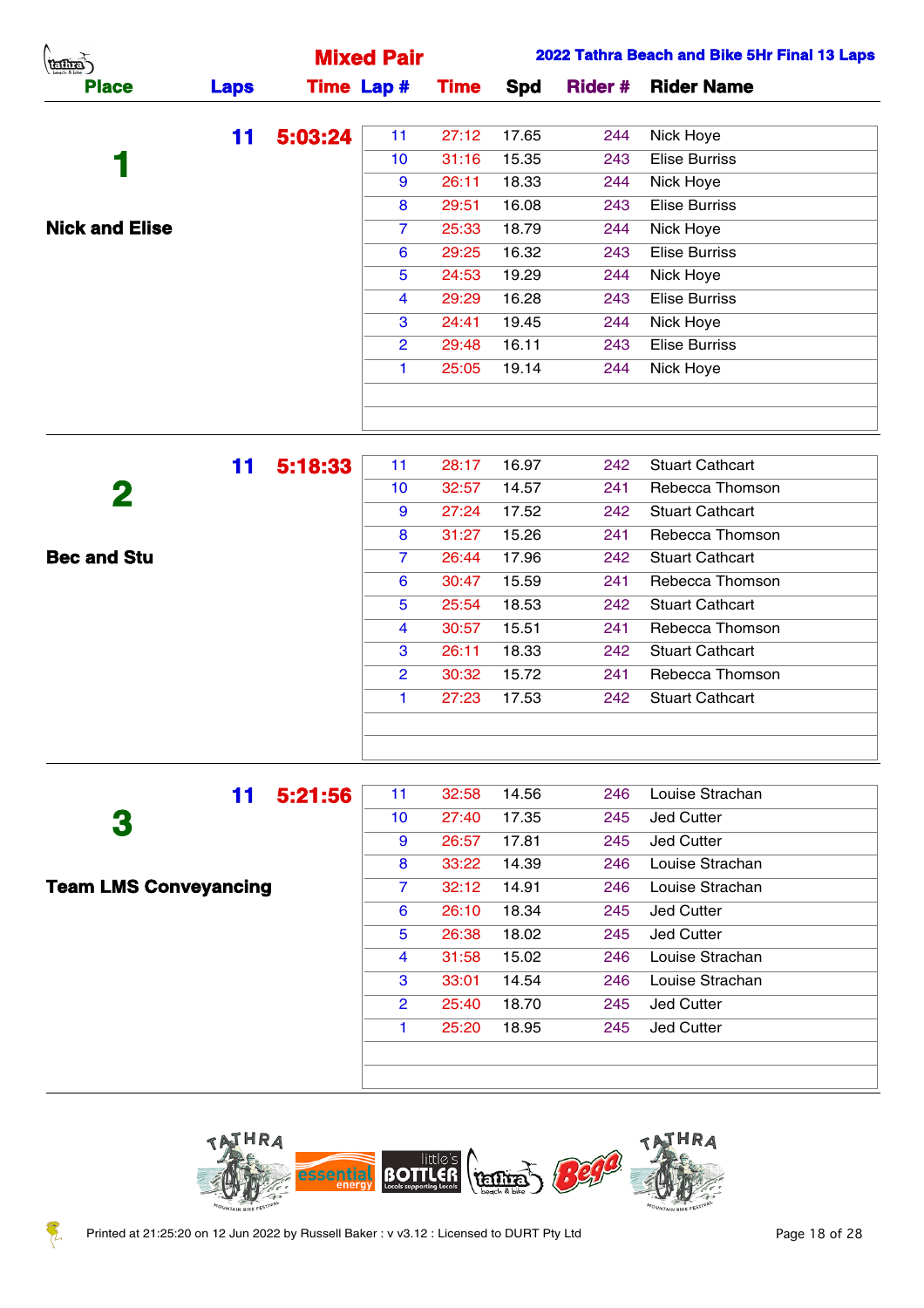| Λ.<br>(temps)  |             |         | <b>Mixed Pair</b> |             |            |                | 2022 Tathra Beach and Bike 5Hr Final 13 Laps |
|----------------|-------------|---------|-------------------|-------------|------------|----------------|----------------------------------------------|
| <b>Place</b>   | <b>Laps</b> |         | <b>Time Lap #</b> | <b>Time</b> | <b>Spd</b> | <b>Rider #</b> | <b>Rider Name</b>                            |
|                | 10          | 5:01:06 | 10 <sub>1</sub>   | 36:05       | 13.30      | 92             | Kylie Smyth                                  |
| 4              |             |         | 9                 | 28:56       | 16.59      | 415            | <b>Richard Smyth</b>                         |
|                |             |         | 8                 | 33:29       | 14.34      | 92             | Kylie Smyth                                  |
|                |             |         | $\overline{7}$    | 29:41       | 16.17      | 415            | <b>Richard Smyth</b>                         |
| <b>R</b> and K |             |         | $6\phantom{1}6$   | 31:33       | 15.21      | 92             | Kylie Smyth                                  |
|                |             |         | $5\phantom{.0}$   | 26:50       | 17.89      | 415            | <b>Richard Smyth</b>                         |
|                |             |         | $\overline{4}$    | 30:23       | 15.80      | 92             | Kylie Smyth                                  |
|                |             |         | 3                 | 26:18       | 18.25      | 415            | <b>Richard Smyth</b>                         |
|                |             |         | $\overline{2}$    | 30:30       | 15.74      | 92             | Kylie Smyth                                  |
|                |             |         | -1                | 27:21       | 17.55      | 415            | <b>Richard Smyth</b>                         |
|                |             |         |                   |             |            |                |                                              |
|                |             |         |                   |             |            |                |                                              |
|                |             |         |                   |             |            |                |                                              |
|                | 8           | 4:53:02 | 8                 | 38:04       | 12.61      | 302            | Robyn Alcock                                 |
| R              |             |         | $\overline{7}$    | 41:09       | 11.66      | 408            | Kade Alcock                                  |

|                     | 8 | 4:53:02 | 8              | 38:04 | 12.61 | 302 | Robyn Alcock |
|---------------------|---|---------|----------------|-------|-------|-----|--------------|
| 5                   |   |         | 7              | 41:09 | 11.66 | 408 | Kade Alcock  |
|                     |   |         | 6              | 36:01 | 13.33 | 302 | Robyn Alcock |
|                     |   |         | 5              | 37:07 | 12.93 | 408 | Kade Alcock  |
| <b>Young Fellas</b> |   |         | 4              | 38:01 | 12.63 | 302 | Robyn Alcock |
|                     |   |         | 3              | 36:21 | 13.20 | 408 | Kade Alcock  |
|                     |   |         | $\overline{2}$ | 34:01 | 14.11 | 302 | Robyn Alcock |
|                     |   |         | 1              | 32:18 | 14.86 | 408 | Kade Alcock  |
|                     |   |         |                |       |       |     |              |
|                     |   |         |                |       |       |     |              |
|                     |   |         |                |       |       |     |              |
|                     |   |         |                |       |       |     |              |
|                     |   |         |                |       |       |     |              |
|                     |   |         |                |       |       |     |              |



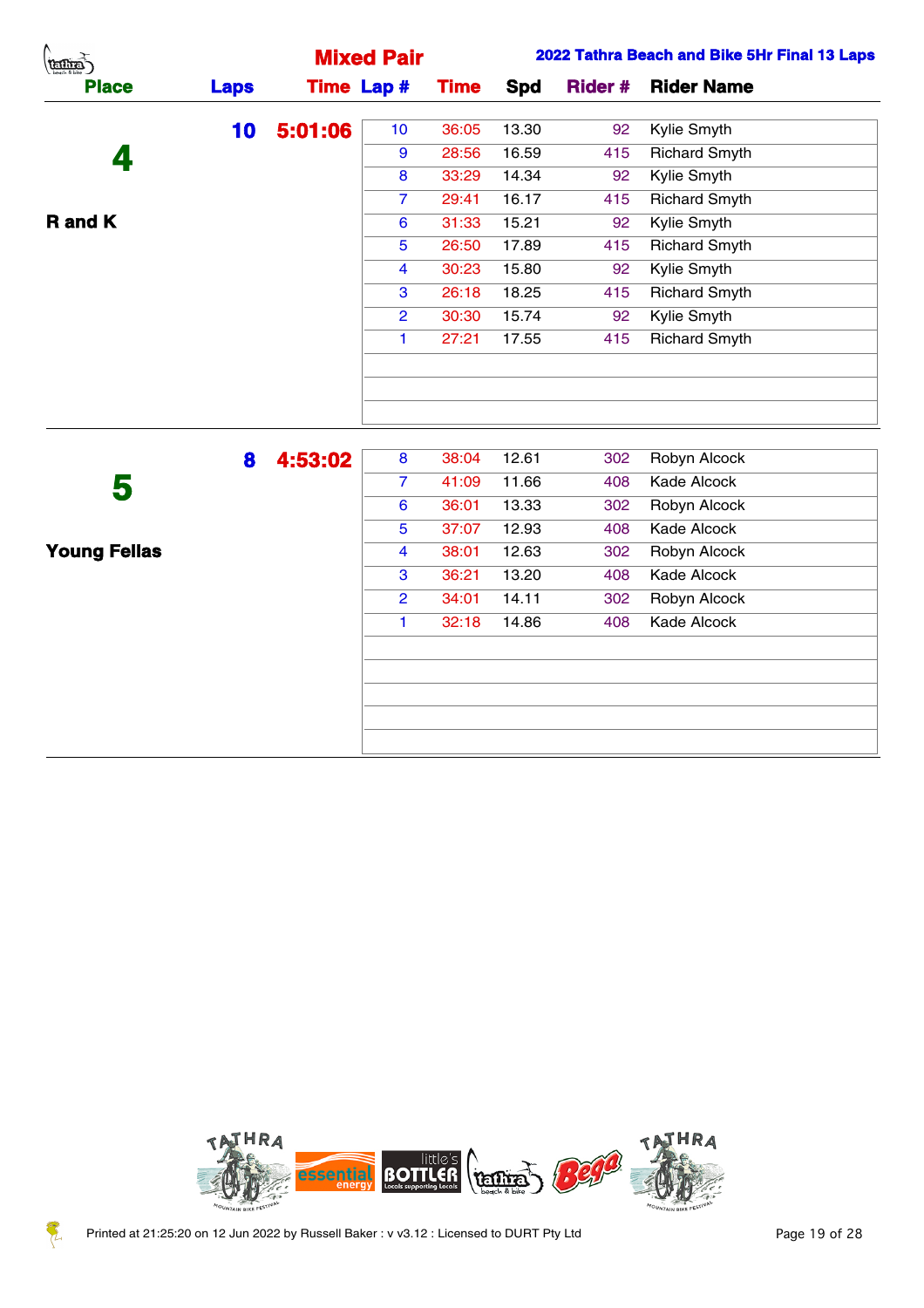| (temps)               |                 |         | eBike Pair        |             |               |                | 2022 Tathra Beach and Bike 5Hr Final 13 Laps |
|-----------------------|-----------------|---------|-------------------|-------------|---------------|----------------|----------------------------------------------|
| <b>Place</b>          | <b>Laps</b>     |         | <b>Time Lap #</b> | <b>Time</b> | Spd           | <b>Rider #</b> | <b>Rider Name</b>                            |
|                       | 12 <sub>2</sub> | 5:05:23 | 12                | 26:58       | 17.80         | 223            | Vanessa Peet                                 |
|                       |                 |         | 11                | 27:10       | 17.67         | 223            | Vanessa Peet                                 |
|                       |                 |         | 10                | 25:06       | 19.12         | 224            | <b>Taylor Peet</b>                           |
|                       |                 |         | 9                 | 23:56       | 20.06         | 224            | <b>Taylor Peet</b>                           |
| <b>Girls Can Ride</b> |                 |         | 8                 | 26:11       | 18.33         | 223            | Vanessa Peet                                 |
|                       |                 |         | $\overline{7}$    | 24:12       | 19.83         | 224            | <b>Taylor Peet</b>                           |
|                       |                 |         | 6                 | 25:39       | 18.71         | 223            | Vanessa Peet                                 |
|                       |                 |         | 5                 | 24:08       | 19.89         | 224            | <b>Taylor Peet</b>                           |
|                       |                 |         | 4                 | 23:27       | 20.47         | 224            | <b>Taylor Peet</b>                           |
|                       |                 |         | 3                 | 25:57       | 18.50         | 223            | Vanessa Peet                                 |
|                       |                 |         | $\overline{2}$    | 24:50       | 19.33         | 224            | <b>Taylor Peet</b>                           |
|                       |                 |         |                   | 27:49       | 17.26         | 223            | Vanessa Peet                                 |
|                       |                 |         |                   |             |               |                |                                              |
|                       | 19.             | E-10-95 | 12                |             | $27.04$ 17.73 | つらら            | Tim Wahar                                    |

|                        | 12 <sub>2</sub> | 5:10:25 | 12 <sub>2</sub> | 27:04 | 17.73 | 255 | <b>Tim Weber</b> |
|------------------------|-----------------|---------|-----------------|-------|-------|-----|------------------|
| 2                      |                 |         | 11              | 26:47 | 17.92 | 255 | Tim Weber        |
|                        |                 |         | 10 <sup>°</sup> | 24:57 | 19.24 | 256 | Jake Lambie      |
|                        |                 |         | 9               | 25:18 | 18.97 | 256 | Jake Lambie      |
| <b>SCAC MTB Senior</b> |                 |         | 8               | 29:39 | 16.19 | 255 | Tim Weber        |
|                        |                 |         | $\overline{7}$  | 25:29 | 18.84 | 255 | Tim Weber        |
|                        |                 |         | 6               | 24:46 | 19.38 | 256 | Jake Lambie      |
|                        |                 |         | 5               | 24:23 | 19.69 | 256 | Jake Lambie      |
|                        |                 |         | 4               | 25:52 | 18.56 | 255 | Tim Weber        |
|                        |                 |         | 3               | 26:01 | 18.45 | 255 | Tim Weber        |
|                        |                 |         | $\overline{2}$  | 24:53 | 19.29 | 256 | Jake Lambie      |
|                        |                 |         | 1.              | 25:16 | 19.00 | 256 | Jake Lambie      |
|                        |                 |         |                 |       |       |     |                  |

|                   | 11 | 5:06:57 | 11             | 32:05 | 14.96 | 258 | <b>Rik Moran</b>    |
|-------------------|----|---------|----------------|-------|-------|-----|---------------------|
| 3                 |    |         | 10             | 25:12 | 19.05 | 258 | <b>Rik Moran</b>    |
|                   |    |         | 9              | 29:08 | 16.48 | 257 | <b>Martyn Downs</b> |
|                   |    |         | 8              | 24:38 | 19.49 | 258 | <b>Rik Moran</b>    |
| <b>Rakenbakes</b> |    |         | 7              | 33:59 | 14.12 | 257 | <b>Martyn Downs</b> |
|                   |    |         | 6              | 25:44 | 18.65 | 258 | <b>Rik Moran</b>    |
|                   |    |         | 5              | 25:18 | 18.97 | 257 | <b>Martyn Downs</b> |
|                   |    |         | 4              | 26:30 | 18.11 | 258 | <b>Rik Moran</b>    |
|                   |    |         | 3              | 28:37 | 16.77 | 257 | <b>Martyn Downs</b> |
|                   |    |         | $\overline{2}$ | 24:23 | 19.69 | 258 | <b>Rik Moran</b>    |
|                   |    |         | 1              | 31:23 | 15.29 | 257 | <b>Martyn Downs</b> |
|                   |    |         |                |       |       |     |                     |
|                   |    |         |                |       |       |     |                     |

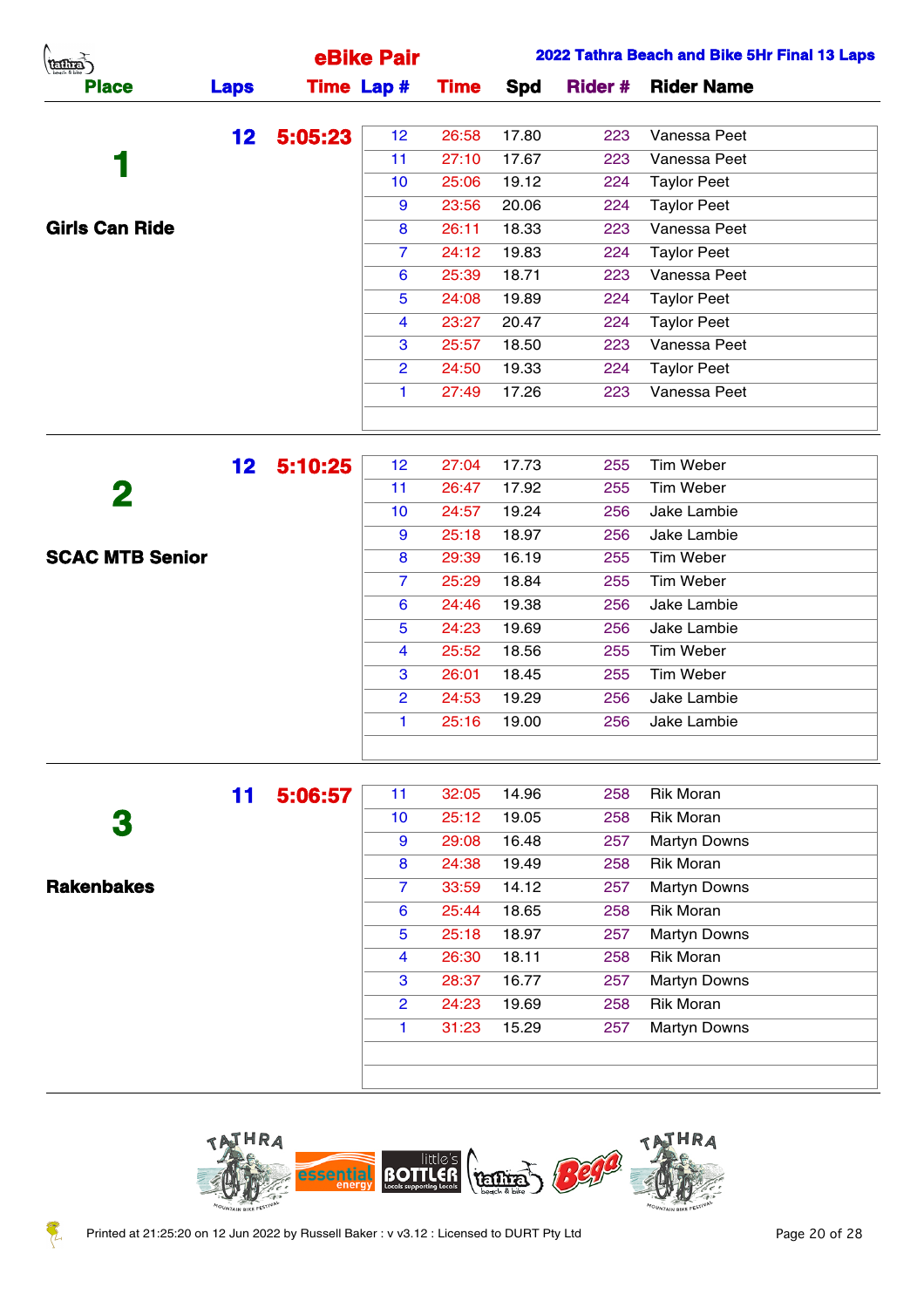| Λ.<br>(TELLIE)          |             |         | eBike Pair        |             |       |                | 2022 Tathra Beach and Bike 5Hr Final 13 Laps |
|-------------------------|-------------|---------|-------------------|-------------|-------|----------------|----------------------------------------------|
| <b>Place</b>            | <b>Laps</b> |         | <b>Time Lap #</b> | <b>Time</b> | Spd   | <b>Rider #</b> | <b>Rider Name</b>                            |
|                         | 11          | 5:08:52 | 11                | 35:57       | 13.35 | 251            | Mark Weaver                                  |
| 4                       |             |         | 10                | 30:12       | 15.89 | 251            | Mark Weaver                                  |
|                         |             |         | 9                 | 27:29       | 17.47 | 252            | <b>Mark Smith</b>                            |
|                         |             |         | 8                 | 28:11       | 17.03 | 251            | Mark Weaver                                  |
| <b>M</b> and Ms         |             |         | $\overline{7}$    | 25:17       | 18.98 | 252            | <b>Mark Smith</b>                            |
|                         |             |         | $6\phantom{1}6$   | 27:14       | 17.63 | 251            | Mark Weaver                                  |
|                         |             |         | $\overline{5}$    | 24:47       | 19.37 | 252            | Mark Smith                                   |
|                         |             |         | $\overline{4}$    | 28:05       | 17.09 | 251            | Mark Weaver                                  |
|                         |             |         | $\mathbf{3}$      | 25:51       | 18.57 | 252            | Mark Smith                                   |
|                         |             |         | $\overline{2}$    | 27:45       | 17.30 | 251            | Mark Weaver                                  |
|                         |             |         | $\mathbf{1}$      | 28:04       | 17.10 | 252            | <b>Mark Smith</b>                            |
|                         |             |         |                   |             |       |                |                                              |
|                         |             |         |                   |             |       |                |                                              |
|                         | 8           | 4:58:21 | 8                 | 31:07       | 15.43 | 254            | Peter Turner                                 |
| 5                       |             |         | $\overline{7}$    | 44:45       | 10.73 | 253            | <b>Brett Bieler</b>                          |
|                         |             |         | 6                 | 30:22       | 15.81 | 254            | Peter Turner                                 |
|                         |             |         | $\overline{5}$    | 41:38       | 11.53 | 253            | <b>Brett Bieler</b>                          |
| <b>Coastal Climbers</b> |             |         | $\overline{4}$    | 31:36       | 15.19 | 254            | Peter Turner                                 |
|                         |             |         | $\mathbf{3}$      | 43:27       | 11.05 | 253            | <b>Brett Bieler</b>                          |
|                         |             |         | $\overline{2}$    | 34:03       | 14.10 | 254            | Peter Turner                                 |
|                         |             |         | $\mathbf{1}$      | 41:23       | 11.60 | 253            | <b>Brett Bieler</b>                          |
|                         |             |         |                   |             |       |                |                                              |



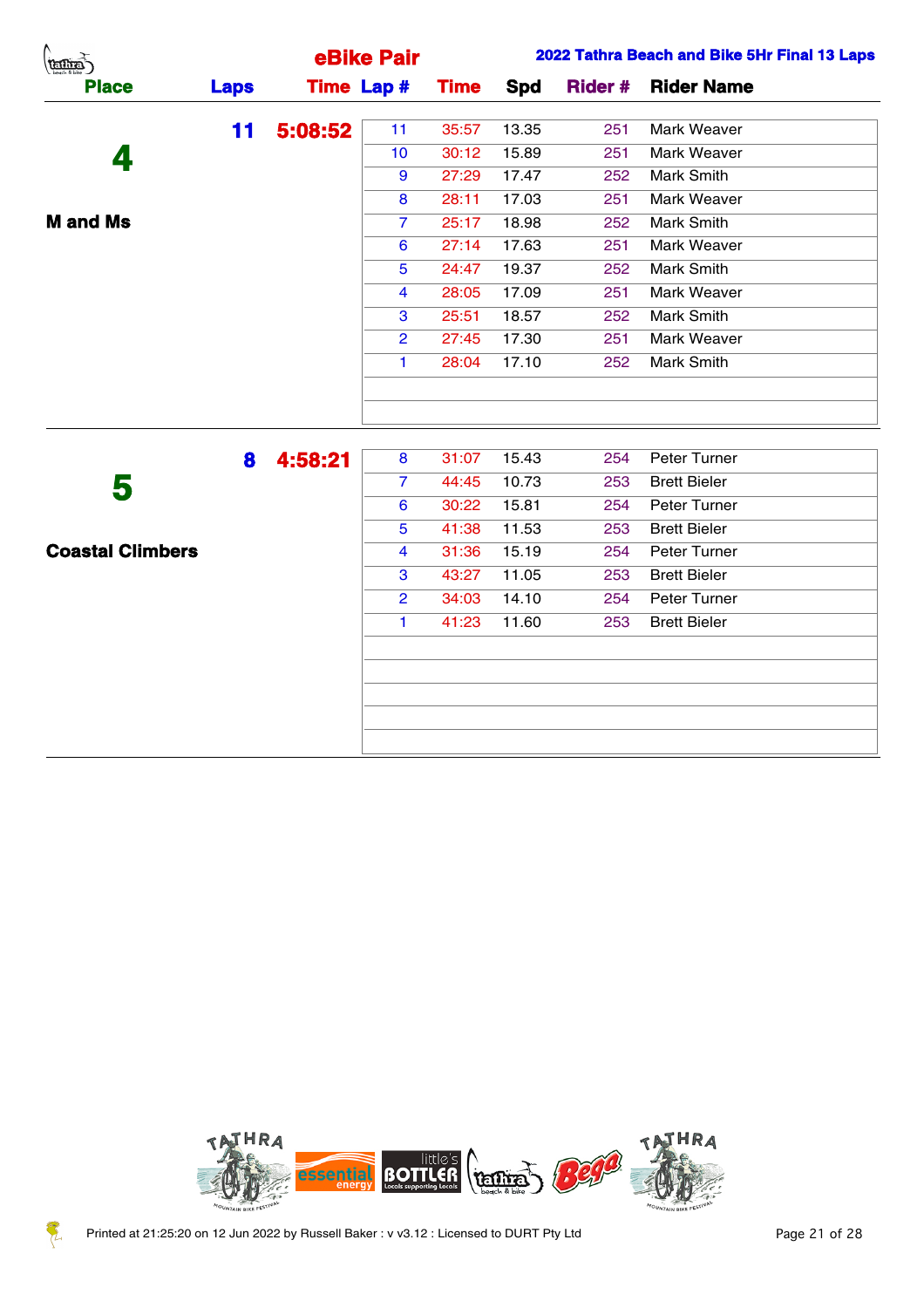| (temps)        |             |         |                   | <b>Singlespeed Pair</b> |       |     | 2022 Tathra Beach and Bike 5Hr Final 13 Laps |
|----------------|-------------|---------|-------------------|-------------------------|-------|-----|----------------------------------------------|
| <b>Place</b>   | <b>Laps</b> |         | <b>Time Lap #</b> | <b>Time</b>             | Spd   |     | <b>Rider # Rider Name</b>                    |
|                | 11          | 4:59:59 | 11                | 28:55                   | 16.60 | 232 | <b>Robert Bleeker</b>                        |
|                |             |         | 10                | 27:56                   | 17.18 | 231 | James Hall                                   |
|                |             |         | 9                 | 27:21                   | 17.55 | 232 | Robert Bleeker                               |
|                |             |         | 8                 | 27:50                   | 17.25 | 231 | James Hall                                   |
| <b>3fidiSS</b> |             |         |                   | 27:27                   | 17.49 | 232 | Robert Bleeker                               |
|                |             |         | 6                 | 26:21                   | 18.22 | 231 | James Hall                                   |
|                |             |         | 5                 | 29:10                   | 16.46 | 232 | Robert Bleeker                               |
|                |             |         | 4                 | 25:51                   | 18.57 | 231 | James Hall                                   |
|                |             |         | 3                 | 26:31                   | 18.10 | 232 | Robert Bleeker                               |
|                |             |         | $\mathbf{2}$      | 25:40                   | 18.70 | 231 | James Hall                                   |
|                |             |         |                   | 26:57                   | 17.81 | 232 | Robert Bleeker                               |
|                |             |         |                   |                         |       |     |                                              |
|                |             |         |                   |                         |       |     |                                              |



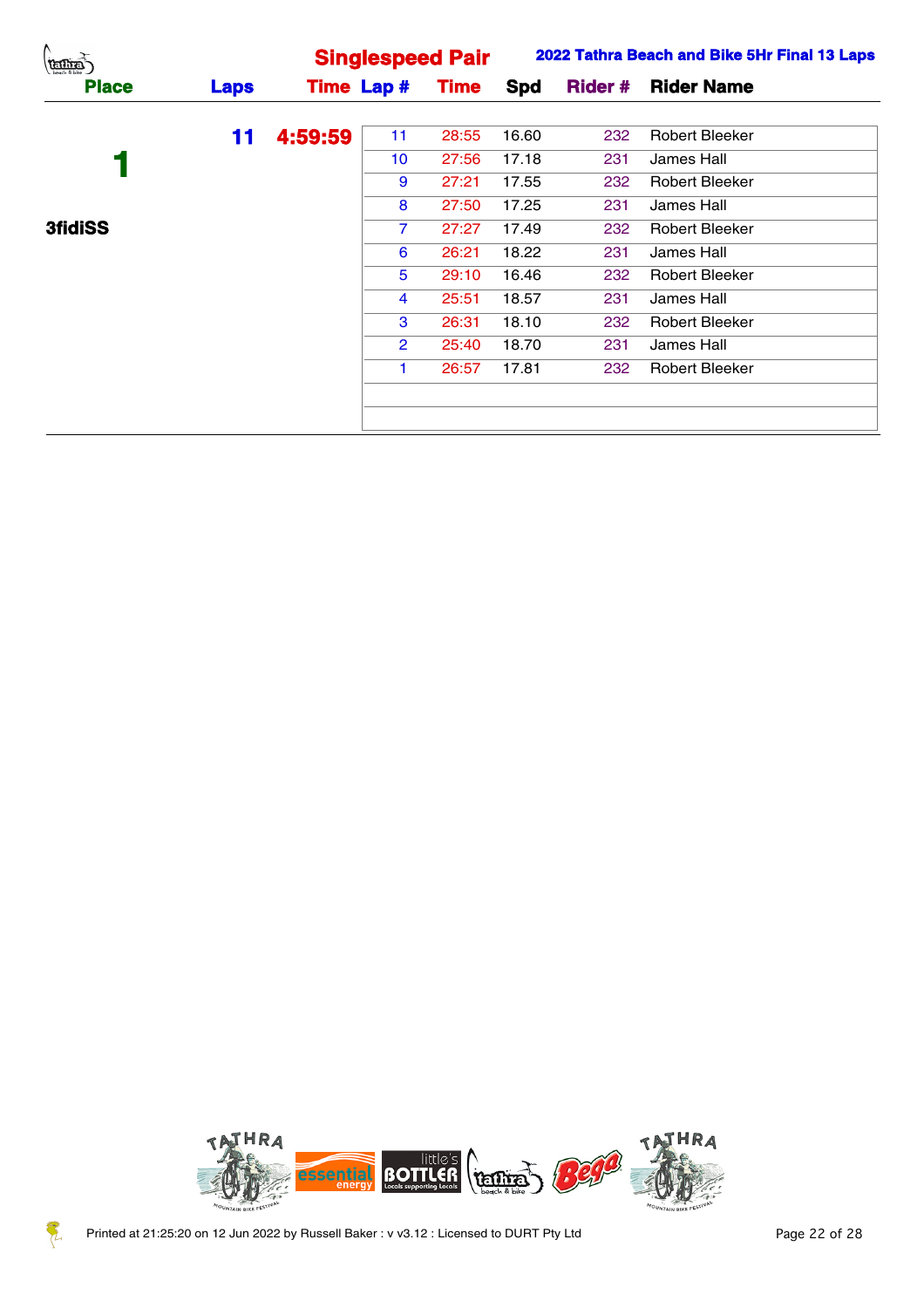| (temps)                        |             |         | <b>Male Team</b>  |             |       |                | 2022 Tathra Beach and Bike 5Hr Final 13 Laps |
|--------------------------------|-------------|---------|-------------------|-------------|-------|----------------|----------------------------------------------|
| <b>Place</b>                   | <b>Laps</b> |         | <b>Time Lap #</b> | <b>Time</b> | Spd   | <b>Rider #</b> | <b>Rider Name</b>                            |
|                                | 11          | 5:24:47 | 11                | 30:19       | 15.83 | 312            | Angus Murphy                                 |
|                                |             |         | 10 <sup>°</sup>   | 32:29       | 14.78 | 323            | Sam Little                                   |
|                                |             |         | 9                 | 26:18       | 18.25 | 324            | James Southgate                              |
|                                |             |         | 8                 | 30:01       | 15.99 | 312            | Angus Murphy                                 |
| <b>Narooma Moruya Bicycles</b> |             |         | $\overline{7}$    | 30:16       | 15.86 | 323            | Sam Little                                   |
|                                |             |         | 6                 | 30:20       | 15.82 | 311            | Zayd Cooper                                  |
|                                |             |         | 5                 | 25:51       | 18.57 | 324            | James Southgate                              |
|                                |             |         | $\overline{4}$    | 29:45       | 16.13 | 312            | Angus Murphy                                 |
|                                |             |         | 3                 | 31:54       | 15.05 | 323            | Sam Little                                   |
|                                |             |         | $\mathbf{2}$      | 28:52       | 16.63 | 311            | Zayd Cooper                                  |
|                                |             |         |                   | 28:42       | 16.72 | 324            | James Southgate                              |
|                                |             |         |                   |             |       |                |                                              |
|                                |             |         |                   |             |       |                |                                              |
|                                |             |         |                   |             |       |                |                                              |

|                  | 10 | 5:05:39 | 10             | 27:37 | 17.38 | 213 | Oliver Dinwoodie |
|------------------|----|---------|----------------|-------|-------|-----|------------------|
| 2                |    |         | 9              | 29:18 | 16.38 | 215 | Glenn Dinwoodie  |
|                  |    |         | 8              | 36:52 | 13.02 | 214 | Gareth Blackman  |
|                  |    |         | $\overline{7}$ | 29:45 | 16.13 | 213 | Oliver Dinwoodie |
| <b>Barranoia</b> |    |         | 6              | 28:34 | 16.80 | 215 | Glenn Dinwoodie  |
|                  |    |         | 5              | 33:09 | 14.48 | 214 | Gareth Blackman  |
|                  |    |         | 4              | 29:44 | 16.14 | 213 | Oliver Dinwoodie |
|                  |    |         | 3              | 28:47 | 16.68 | 215 | Glenn Dinwoodie  |
|                  |    |         | $\overline{2}$ | 32:37 | 14.72 | 214 | Gareth Blackman  |
|                  |    |         | 1              | 29:16 | 16.40 | 213 | Oliver Dinwoodie |
|                  |    |         |                |       |       |     |                  |
|                  |    |         |                |       |       |     |                  |
|                  |    |         |                |       |       |     |                  |

 **Brou Boys**

|  | 5:24:11 | 9              | 36:54 | 13.01 | 305           | Luke Mitchell        |
|--|---------|----------------|-------|-------|---------------|----------------------|
|  | 8       | 34:09          | 14.06 | 305   | Luke Mitchell |                      |
|  |         | $\overline{7}$ | 34:58 | 13.73 | 306           | <b>Nick Dunne</b>    |
|  |         | 6              | 55:53 | 8.59  | 305           | Luke Mitchell        |
|  |         | 5              | 33:30 | 14.33 | 306           | <b>Nick Dunne</b>    |
|  |         | 4              | 31:14 | 15.37 | 305           | Luke Mitchell        |
|  |         | 3              | 33:37 | 14.28 | 307           | Dylan Van Der Meulen |
|  |         | $\overline{2}$ | 33:04 | 14.52 | 306           | <b>Nick Dunne</b>    |
|  |         | 1              | 30:52 | 15.55 | 305           | Luke Mitchell        |



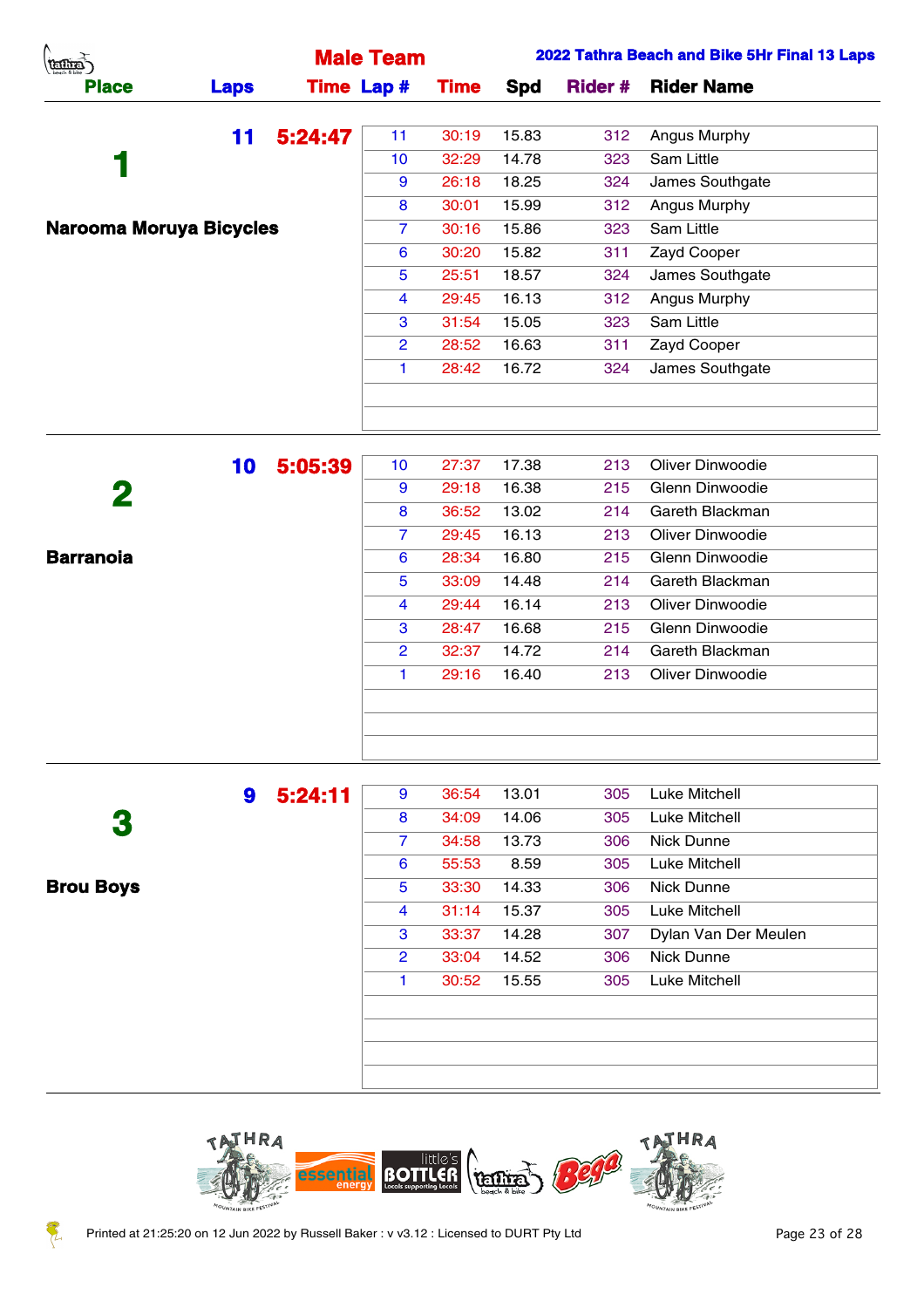|             |        |                      |                                         |                  |     | 2022 Tathra Beach and Bike 5Hr Final 13 Laps |
|-------------|--------|----------------------|-----------------------------------------|------------------|-----|----------------------------------------------|
| <b>Laps</b> |        |                      | <b>Time</b>                             | Spd              |     | <b>Rider Name</b>                            |
|             |        | 8                    | 34:49                                   | 13.79            | 93  | Cosmo O'Leary                                |
|             |        | $\overline{7}$       | 36:53                                   | 13.01            | 94  | Tom Jennings                                 |
|             |        | 6                    | 49:15                                   | 9.75             | 326 | <b>Reid Carpenter</b>                        |
|             |        | $\overline{5}$       | 41:11                                   | 11.66            | 325 | <b>Axel Beattie</b>                          |
|             |        | 4                    | 36:07                                   | 13.29            | 93  | Cosmo O'Leary                                |
|             |        | $\mathbf{3}$         | 35:47                                   | 13.41            | 94  | Tom Jennings                                 |
|             |        | $\overline{2}$       | 48:54                                   | 9.82             | 326 | <b>Reid Carpenter</b>                        |
|             |        | $\blacktriangleleft$ | 40:44                                   | 11.78            | 325 | <b>Axel Beattie</b>                          |
|             |        |                      |                                         |                  |     |                                              |
|             |        |                      |                                         |                  |     |                                              |
|             |        |                      |                                         |                  |     |                                              |
|             |        | 6                    | 33:27                                   | 14.35            | 407 | Tim Jarrold                                  |
|             |        | 5                    | 36:30                                   | 13.15            | 410 | Ben Jenner                                   |
|             |        | 4                    | 33:02                                   | 14.53            | 407 | Tim Jarrold                                  |
|             |        | 3                    | 31:37                                   | 15.18            | 410 | Ben Jenner                                   |
|             |        | $\overline{2}$       | 28:38                                   | 16.76            | 407 | Tim Jarrold                                  |
|             |        | $\blacktriangleleft$ | 31:11                                   | 15.39            | 410 | Ben Jenner                                   |
|             |        |                      |                                         |                  |     |                                              |
|             | 8<br>6 |                      | <b>Time Lap #</b><br>5:23:40<br>3:14:25 | <b>Male Team</b> |     | <b>Rider #</b>                               |



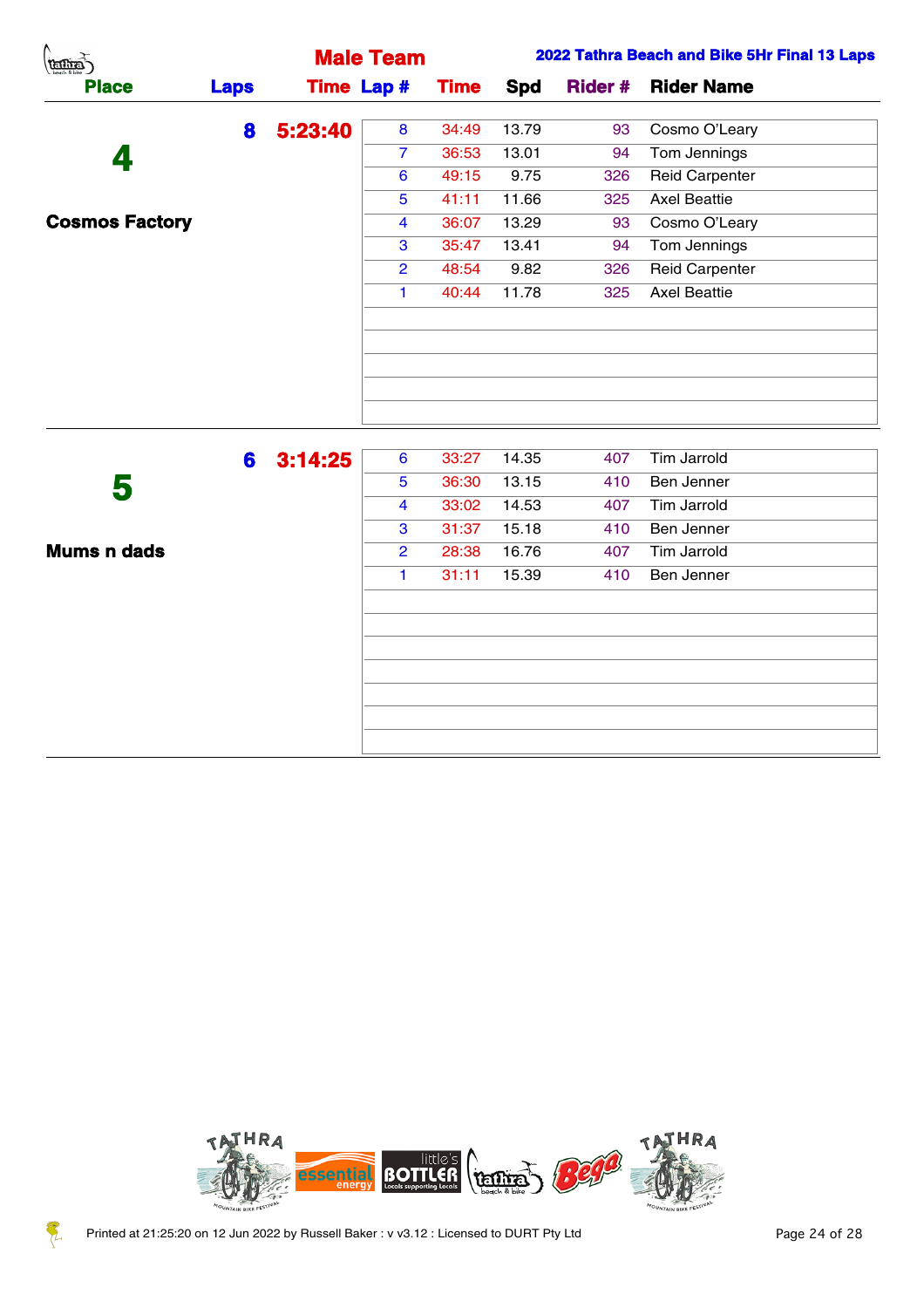| $\rightarrow$<br>(terms) |             |         | <b>Female Team</b> |             |       |     | 2022 Tathra Beach and Bike 5Hr Final 13 Laps |
|--------------------------|-------------|---------|--------------------|-------------|-------|-----|----------------------------------------------|
| <b>Place</b>             | <b>Laps</b> |         | <b>Time Lap #</b>  | <b>Time</b> | Spd   |     | <b>Rider # Rider Name</b>                    |
|                          | 8           | 5:19:08 | 8                  | 39:18       | 12.21 | 344 | <b>Hollie Betts</b>                          |
|                          |             |         |                    | 40:52       | 11.75 | 341 | Sarah Breust                                 |
|                          |             |         | 6                  | 38:29       | 12.47 | 343 | Jyothi Collins                               |
|                          |             |         | 5                  | 40:53       | 11.74 | 342 | Sammie Sampson                               |
| <b>Nar-ly chicks</b>     |             |         | 4                  | 41:24       | 11.59 | 344 | <b>Hollie Betts</b>                          |
|                          |             |         | 3                  | 39:12       | 12.24 | 341 | Sarah Breust                                 |
|                          |             |         | $\mathbf{2}$       | 36:58       | 12.98 | 343 | Jyothi Collins                               |
|                          |             |         |                    | 42:02       | 11.42 | 342 | Sammie Sampson                               |
|                          |             |         |                    |             |       |     |                                              |
|                          |             |         |                    |             |       |     |                                              |
|                          |             |         |                    |             |       |     |                                              |
|                          |             |         |                    |             |       |     |                                              |
|                          |             |         |                    |             |       |     |                                              |



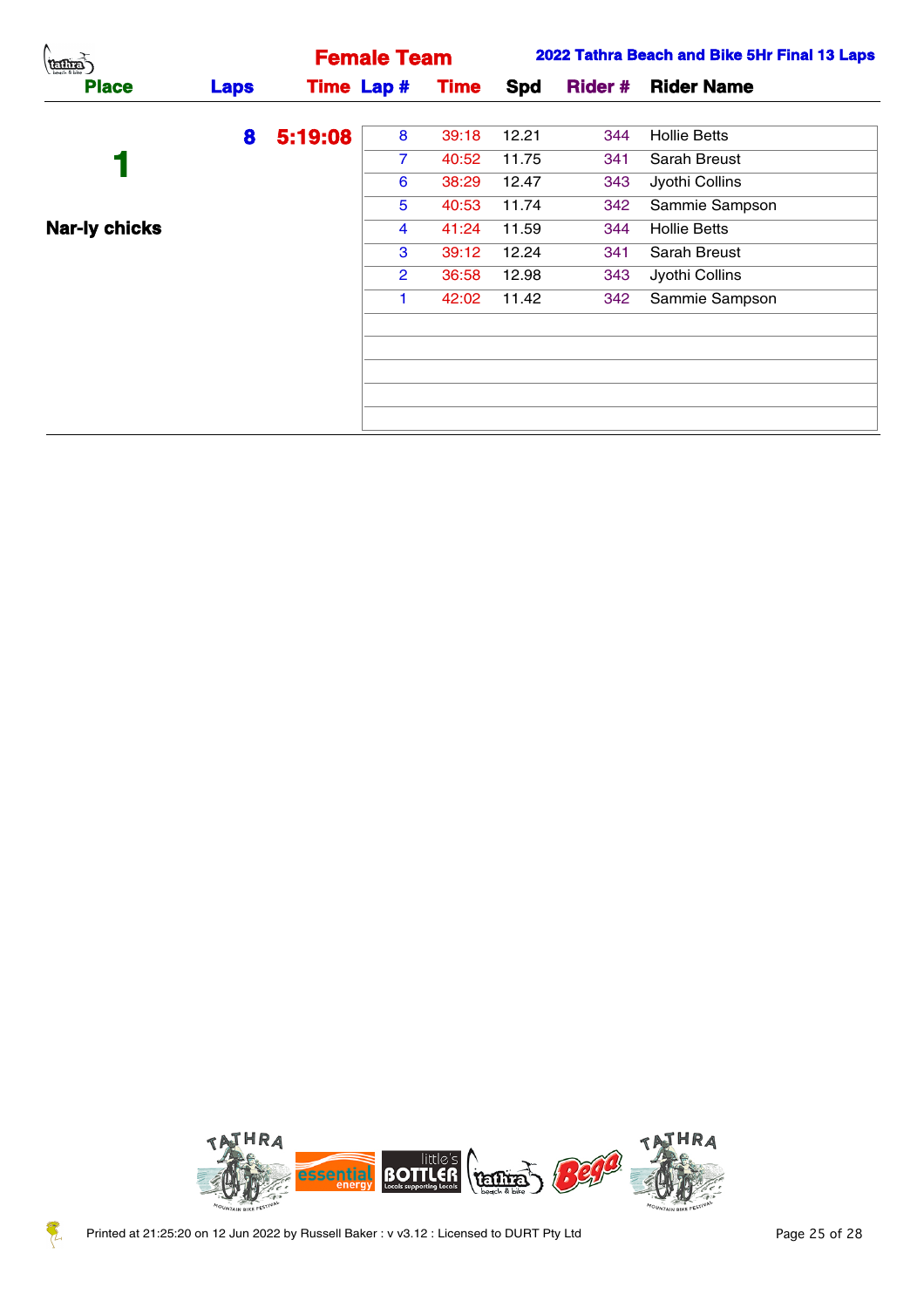| A.<br><b>TELLIER</b> |             |         | <b>Mixed Team</b> |             |       |     | 2022 Tathra Beach and Bike 5Hr Final 13 Laps |
|----------------------|-------------|---------|-------------------|-------------|-------|-----|----------------------------------------------|
| <b>Place</b>         | <b>Laps</b> |         | <b>Time Lap #</b> | <b>Time</b> | Spd   |     | <b>Rider # Rider Name</b>                    |
|                      | 9           | 5:24:24 | 9                 | 39:57       | 12.02 | 413 | Linda McCormack                              |
|                      |             |         | 8                 | 35:03       | 13.69 | 414 | <b>Oxley Smith</b>                           |
|                      |             |         | $\overline{7}$    | 46:01       | 10.43 | 411 | Alexandra Smith                              |
|                      |             |         | 6                 | 26:36       | 18.05 | 412 | Phil Smith                                   |
| <b>McSmiths</b>      |             |         | 5                 | 40:12       | 11.94 | 413 | Linda McCormack                              |
|                      |             |         | 4                 | 35:06       | 13.68 | 414 | <b>Oxley Smith</b>                           |
|                      |             |         | 3                 | 45:10       | 10.63 | 411 | Alexandra Smith                              |
|                      |             |         | $\mathbf{2}$      | 27:02       | 17.76 | 412 | Phil Smith                                   |
|                      |             |         |                   | 29:17       | 16.39 | 412 | Phil Smith                                   |
|                      |             |         |                   |             |       |     |                                              |
|                      |             |         |                   |             |       |     |                                              |
|                      |             |         |                   |             |       |     |                                              |
|                      |             |         |                   |             |       |     |                                              |

|                         | 8 | 5:18:19 | 8              | 40:03 | 11.99 | 356 | <b>Cristal Dinwoodie</b> |
|-------------------------|---|---------|----------------|-------|-------|-----|--------------------------|
| 2                       |   |         | $\overline{7}$ | 39:33 | 12.14 | 357 | Dean Blackman            |
|                         |   |         | 6              | 37:09 | 12.92 | 355 | Eliza Dinwoodie          |
|                         |   |         | 5              | 40:59 | 11.71 | 358 | Melanie Blackman         |
| <b>The Blackwoodies</b> |   |         | 4              | 38:42 | 12.40 | 356 | <b>Cristal Dinwoodie</b> |
|                         |   |         | 3              | 39:44 | 12.08 | 357 | Dean Blackman            |
|                         |   |         | $\overline{2}$ | 42:45 | 11.23 | 358 | Melanie Blackman         |
|                         |   |         | 1.             | 39:24 | 12.18 | 355 | Eliza Dinwoodie          |
|                         |   |         |                |       |       |     |                          |
|                         |   |         |                |       |       |     |                          |
|                         |   |         |                |       |       |     |                          |
|                         |   |         |                |       |       |     |                          |
|                         |   |         |                |       |       |     |                          |

 **Crank Masters**

| 5:38:27 | $\overline{7}$          | 1:10:35 | 6.80  | 403 | <b>Taylor Kinny</b> |
|---------|-------------------------|---------|-------|-----|---------------------|
|         | 6                       | 36:26   | 13.17 | 404 | <b>Mel Kinny</b>    |
|         | 5                       | 49:31   | 9.69  | 403 | <b>Taylor Kinny</b> |
|         | $\overline{\mathbf{4}}$ | 43:54   | 10.93 | 402 | Tim O'Neill         |
|         | 3                       | 57:53   | 8.29  | 401 | Jane O'Neill        |
|         | $\overline{2}$          | 41:45   | 11.50 | 403 | <b>Taylor Kinny</b> |
|         | 1                       | 38:23   | 12.51 | 404 | <b>Mel Kinny</b>    |
|         |                         |         |       |     |                     |
|         |                         |         |       |     |                     |
|         |                         |         |       |     |                     |
|         |                         |         |       |     |                     |
|         |                         |         |       |     |                     |
|         |                         |         |       |     |                     |



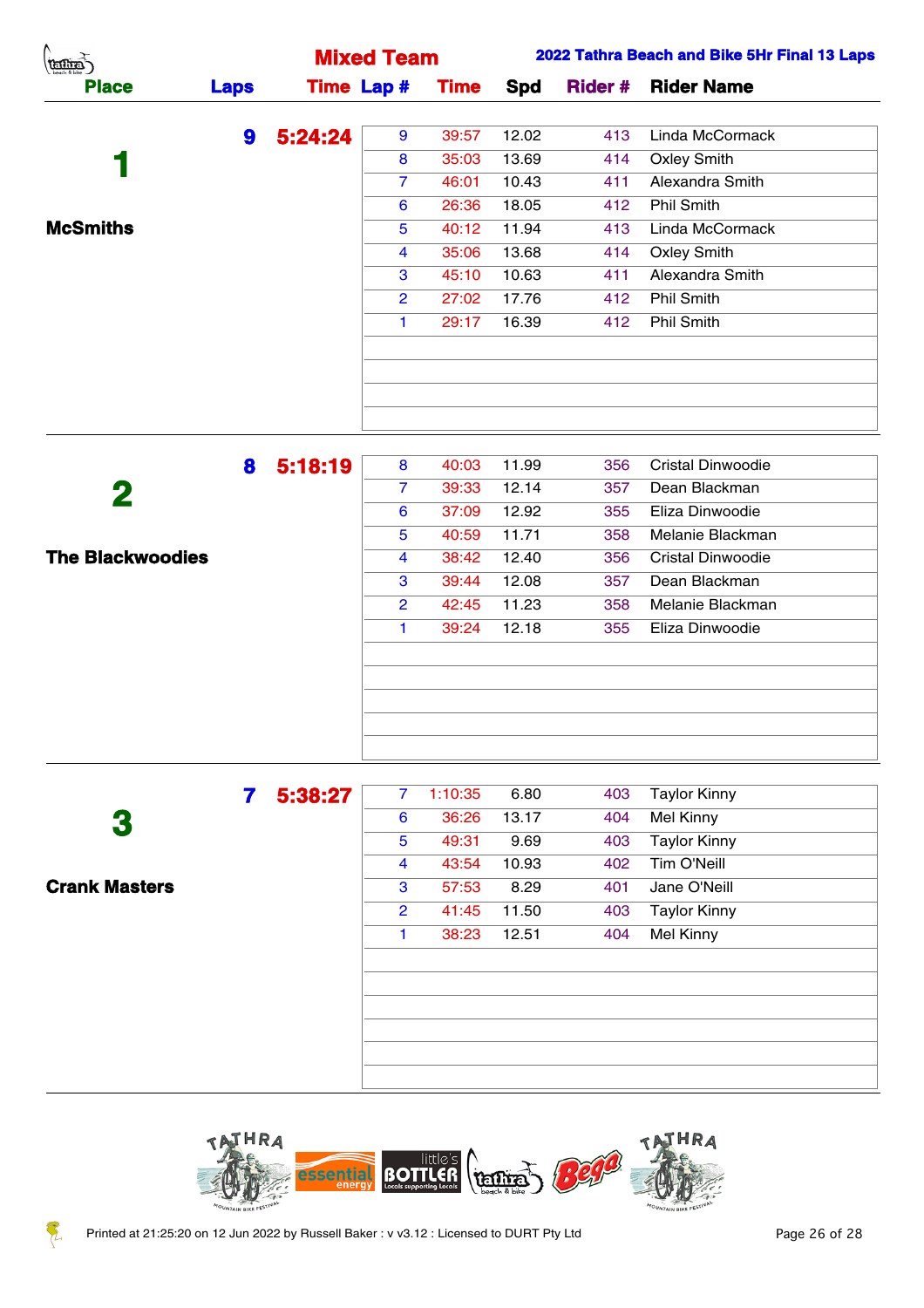| $\binom{n}{\text{matrix}}$ |             |         | <b>Mixed Team</b>        |             |       |     | 2022 Tathra Beach and Bike 5Hr Final 13 Laps |
|----------------------------|-------------|---------|--------------------------|-------------|-------|-----|----------------------------------------------|
| <b>Place</b>               | <b>Laps</b> |         | <b>Time Lap #</b>        | <b>Time</b> | Spd   |     | <b>Rider # Rider Name</b>                    |
|                            | 6           | 4:35:45 | $6^{\circ}$              | 1:12:35     | 6.61  | 352 | Geoff Lausch                                 |
| 4                          |             |         | $5^{\circ}$              | 45:56       | 10.45 | 353 | Amanda Hopkinson                             |
|                            |             |         | 4                        | 34:23       | 13.96 | 352 | Geoff Lausch                                 |
|                            |             |         | $\mathbf{3}$             | 44:56       | 10.68 | 351 | Tim Zelvis                                   |
| <b>ATG</b>                 |             |         | $\overline{2}$           | 42:53       | 11.19 | 353 | Amanda Hopkinson                             |
|                            |             |         | 1                        | 35:02       | 13.70 | 352 | Geoff Lausch                                 |
|                            |             |         |                          |             |       |     |                                              |
|                            |             |         |                          |             |       |     |                                              |
|                            |             |         |                          |             |       |     |                                              |
|                            |             |         |                          |             |       |     |                                              |
|                            |             |         |                          |             |       |     |                                              |
|                            |             |         |                          |             |       |     |                                              |
|                            |             |         |                          |             |       |     |                                              |
|                            |             |         | $\overline{\phantom{a}}$ |             |       |     |                                              |

| 4:10:41<br>5                      | 5              | 1:35:59 | 5.00  | 221 | <b>Sharlee Bayliss</b> |
|-----------------------------------|----------------|---------|-------|-----|------------------------|
| 5                                 | 4              | 39:24   | 12.18 | 221 | <b>Sharlee Bayliss</b> |
|                                   | 3              | 40:36   | 11.82 | 222 | <b>Grace Daley</b>     |
|                                   | $\overline{2}$ | 37:49   | 12.69 | 221 | <b>Sharlee Bayliss</b> |
| I'd rather be playing board games | 1              | 36:53   | 13.01 | 221 | <b>Sharlee Bayliss</b> |
|                                   |                |         |       |     |                        |
|                                   |                |         |       |     |                        |
|                                   |                |         |       |     |                        |
|                                   |                |         |       |     |                        |
|                                   |                |         |       |     |                        |
|                                   |                |         |       |     |                        |
|                                   |                |         |       |     |                        |
|                                   |                |         |       |     |                        |
|                                   |                |         |       |     |                        |